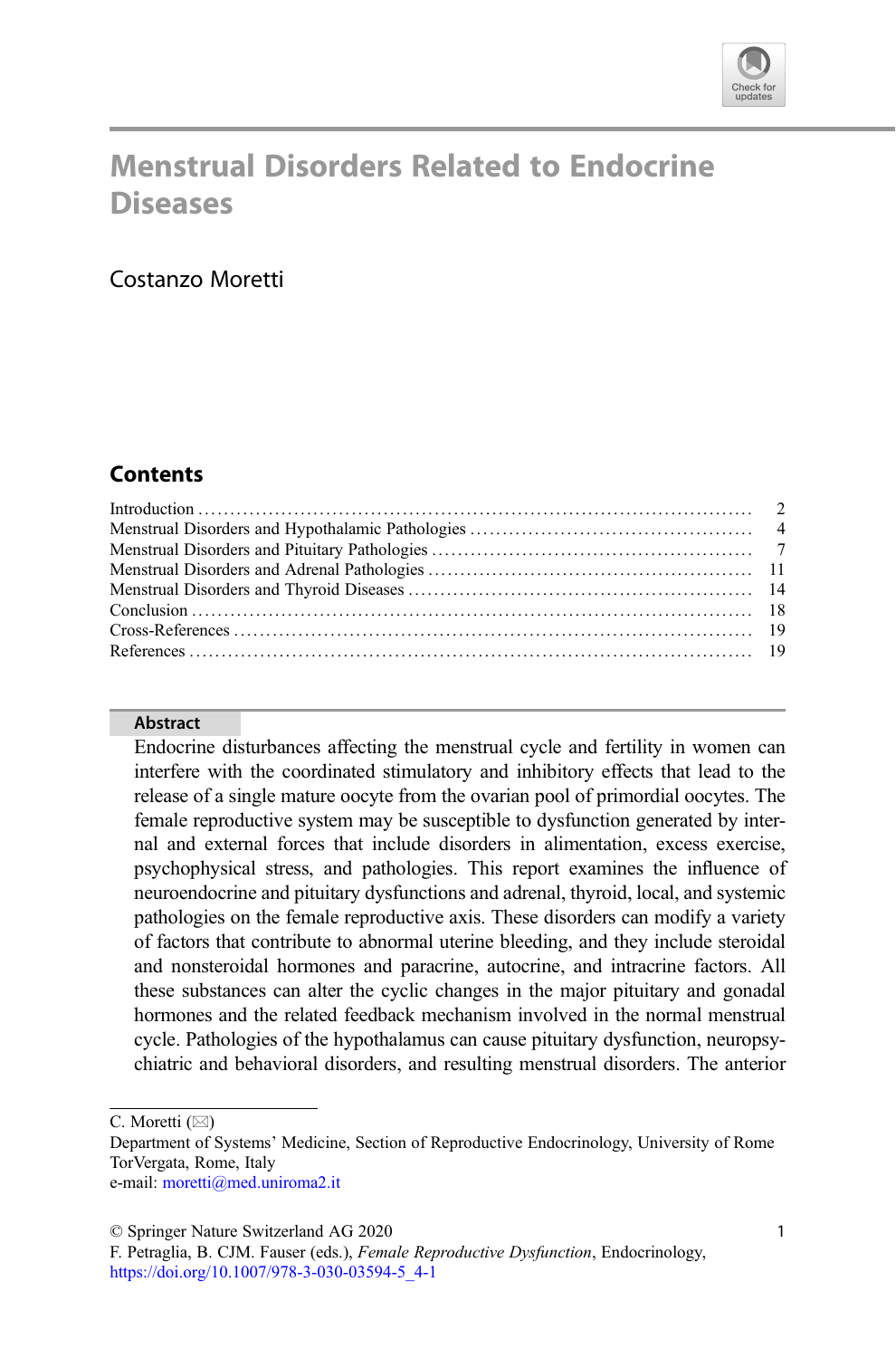pituitary gland controls the secretion of essential hormones from other endocrine glands including gonads, thyroid, and the adrenal cortex, and its disorders – partial or complete – can greatly influence the normal menstrual cycle. The ovarian sex steroids and their cognate receptors regulate an array of local factors within the endometrium that lead to important paracrine, autocrine, and intracrine actions in the regulation of menstruation. Endometrial intracrinology, associated with altered expression of key enzymes within the cells, has recently opened up new routes in understanding the development of menstrual disorders mediated by endocrine diseases.

#### Keywords

Female reproductive axis · Menstrual disorders · Ovary · Hypothalamus · Pituitary · Adrenal · Thyroid · PCOS · Gonads · Neuroendocrine system · LH · FSH · Estradiol · Gonadotropins

# Introduction

The normal menstrual cycle is a coordinated series of systemic and local effects that results in ovulation and the decidualization of endometrial stromal cells to prepare for embryo implantation. By tradition, the cycle is divided into two periods: the proliferative follicular phase, which begins with the onset of menses and ends on the day before the LH surge, and the secretive luteal phase, which starts on the day of the LH surge and ends on the first day of menstruation, for an average of 28–35 days (Barbieri [2014](#page-18-0)). The gonadotropins secreted by the anterior pituitary control the ovarian activity through feedback mechanisms mediated by estradiol and progesterone. Evidence has been provided that even nonsteroidal substances, such as inhibin A and B, and the recently described gonadotropin surge-attenuating factor (GnSAF), participate in the negative feedback (Messinis et al. [2014\)](#page-19-0), playing a role in the control of LH secretion during the follicular phase and at midcycle (Jabbour et al. [2006\)](#page-19-0).

Over the last decade, genetic and genomic research has added information about the neuroendocrine control of the menstrual cycle (Genazzani et al. [1997;](#page-19-0) Leng and MacGregor [2018\)](#page-19-0). The hypothalamic gonadotropin-releasing hormone (GnRH), the main neuropeptide controlling the reproductive axis, is regulated upstream in its pulsatile activity mainly by neurokinin B, kisspeptin, and the inhibiting makorin ring finger protein 3 (MKRN3), which negatively controls the release of GnRH from the hypothalamus, modulating the onset of puberty (Tsutsui and Ubuka [2018](#page-20-0); Livadas and Chrousos [2016](#page-19-0)). Thus, abnormal uterine bleeding may arise from the imbalance of many clinical pathologies and cause significant reproductive disorders. Many endocrine disorders can affect the complex network of neuroendocrine and pituitary function, modifying ovarian steroid hormone production which regulates endometrial function and human menstruation.

Once ovulation has occurred, the corpus luteum secretes progesterone. In the mid-luteal phase, the action of progesterone upon the estrogen-primed endometrium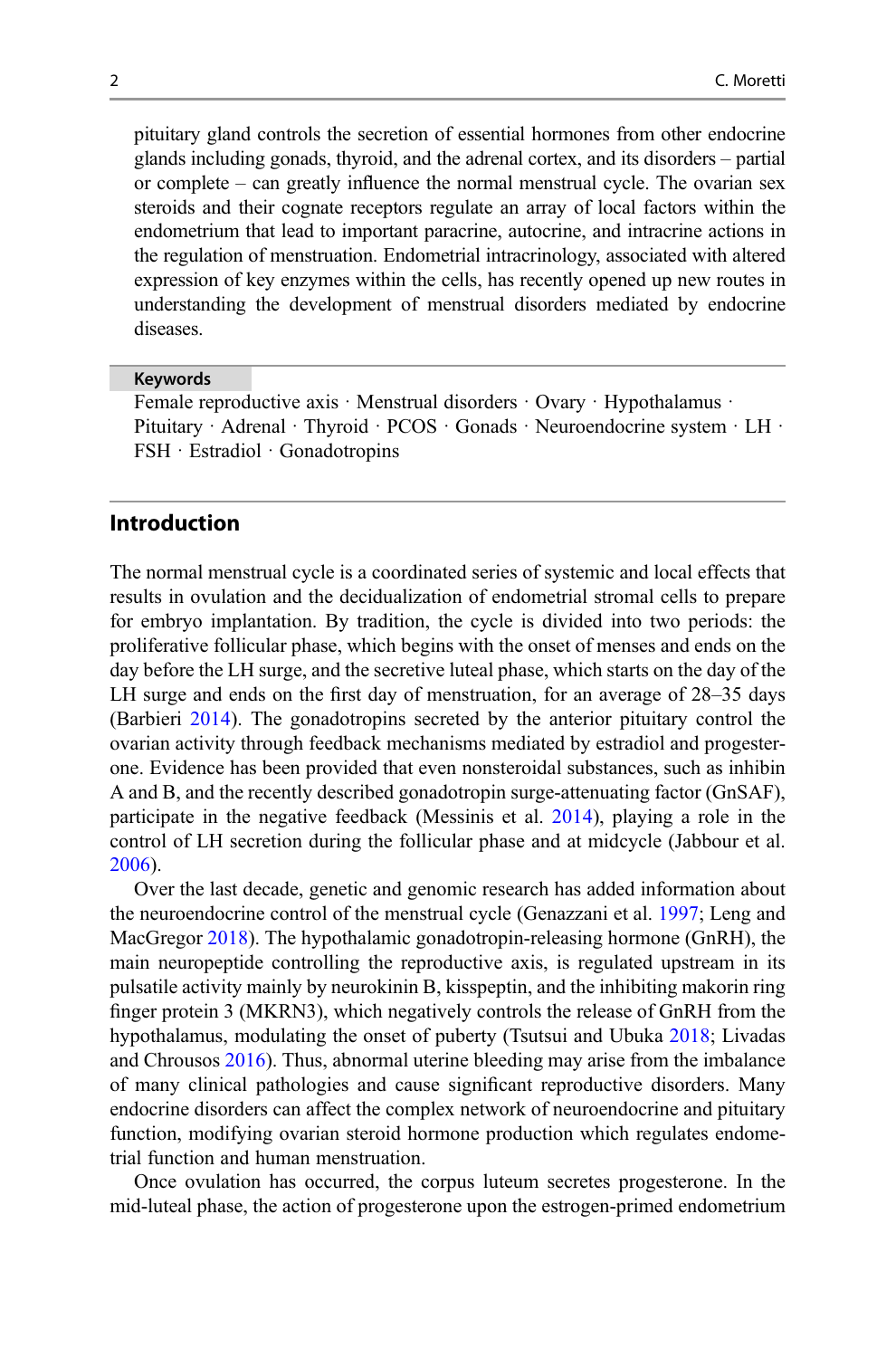promotes decidualization, converting the elongated endometrial stromal cells into more spherical decidual cells. This induces the expression of two hemostatic proteins in decidualized endometrial stromal cells: the tissue factor (TF), a 46 kDa cell membrane-bound glycoprotein that acts as a receptor for the active form of coagulation factor VII, and the plasminogen activator inhibitor-1 (PAI-1) that controls trophoblast invasion and cooperates in maintaining anti-fibrinolytic and anti-proteolytic properties together with angiopoietin-1, an angiostatic agent that stabilizes the vessels blocking uncontrolled angiogenesis. Simultaneously with the corpus luteum regression, there is a reduction in TF, PAI-1, and angiotensin-1, and the endometrium becomes infiltrated by leukocytes, cytokines, and matrix metalloproteinases (Gellersen and Brosens [2014](#page-19-0)).

Therefore, during the late secretory phase of the menstrual cycle, progesterone withdrawal creates a pro-hemorrhagic environment around the endometrial blood vessels, provoking endometrial inflammation and local cytokine presence and the initiation of menstruation. Matrix metalloproteinases (MMPs) are considered the main mediators of endometrial breakdown, considering that they have the ability to degrade all components of the extra cellular matrix (ECM). In addition to chemokine release, an important point is the endometrial vascular effects activated by progesterone withdrawal and the intense vasoconstriction observed which induces endometrial shrinkage. Progesterone withdrawal is associated with upregulation of interleukin-8 and macrophage chemoattractant protein-1. Hypoxia may occur at menstruation in human endometrial tissue, and, even if its function must be still fully clarified, it has been demonstrated that it enhances angiogenesis by inducing endometrial stromal cells to express the vascular endothelial growth factor (VEGF) and endometrial endothelial cells to express angiopoietin-2 participating in the MMP release and tissue destruction (Maybin and Critchley [2015](#page-19-0)).

A higher expression of TNFα, a pro-inflammatory cytokine, has been described in the flaked endometrium of women affected by menstrual disorders compared with women with a normal menstrual period (Malik et al. [2006\)](#page-19-0). Glucocorticoids may alter the inflammatory response by limiting the cytokine production, increasing both macrophage phagocytosis and the transcription of anti-inflammatory transcription factors that repress the pro-inflammatory machinery. The glucocorticoid receptor is expressed on stroma cells, endometrial leukocytes, and endothelial cells, and the local availability of glucocorticoids may be important in endometrial physiology.

To summarize, during the luteal and gestational phase, the action of factors inducing stabilization of the stromal and underlying vascular extracellular matrices prevents endometrial shrinkage and cleavage. In contrary fashion, perimenstrual progesterone withdrawal in the absence of fertilization is associated with increased expression of prostaglandins and chemokine release, promoting leukocyte infiltration, vascular effects inducing hypoxia and increased expression of VEGF, and MMP activation and release in a general proteolytic milieu that causes tissue destruction (Malik et al. [2006](#page-19-0)).

Beyond the effects of endocrine dysregulation, menstrual disorders can be generated by a disruption of the well-ordered and highly regulated autocrine-paracrine/ intracrine processes underlying endometrial physiology, inducing excessive tissue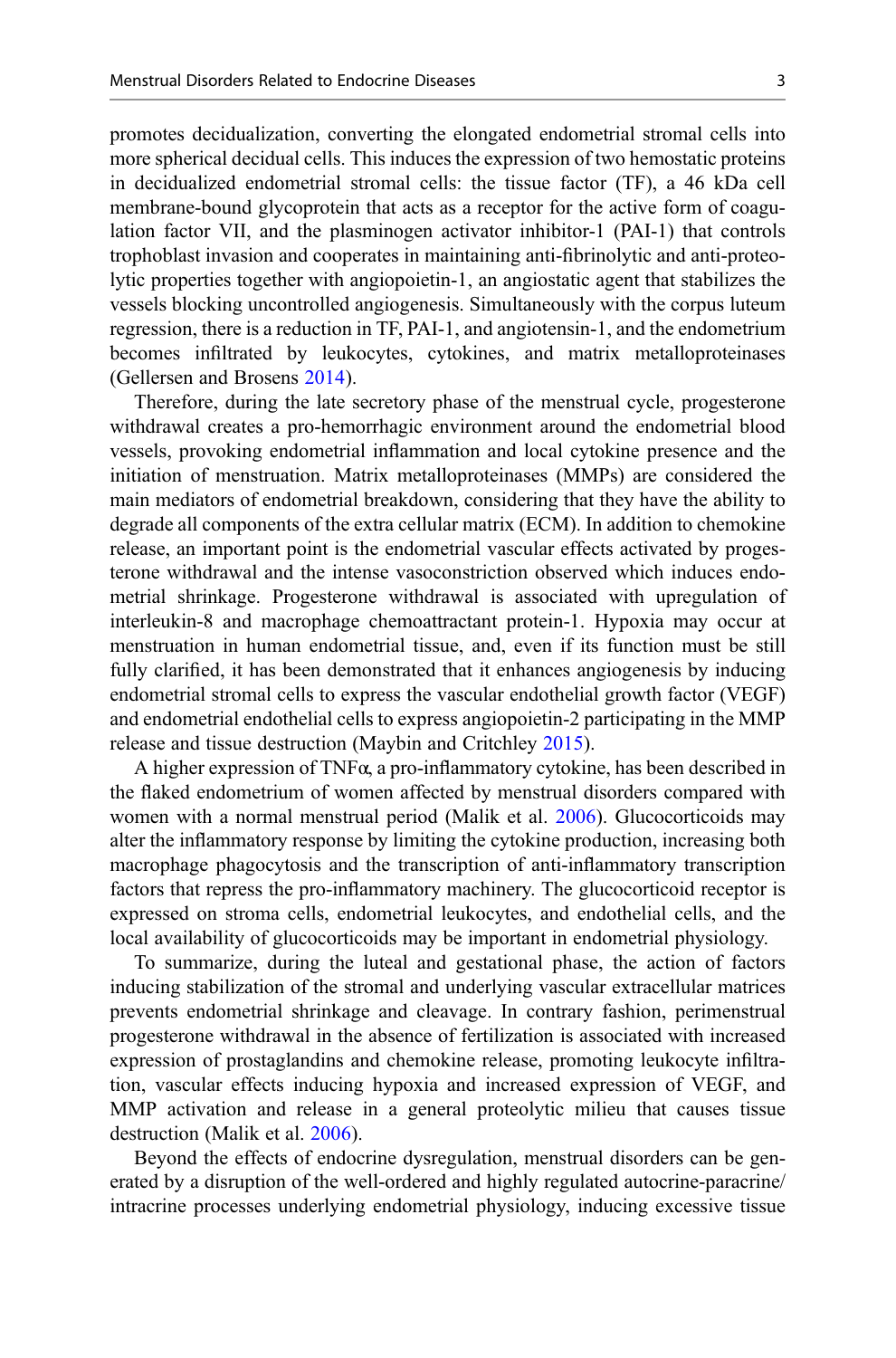damage and/or prolonged inflammatory response at the time of menstruation. In this area, menstrual disorders may be related to lifestyle and physical and emotional stress and traumas. Menstrual dysfunction includes menorrhagia; dysmenorrhea; irregular, frequent, and prolonged periods; oligomenorrhea; amenorrhea; and abnormal uterine bleeding (AUB) caused by both local and systemic pathologies or related to medication (Lockwood [2011](#page-19-0)).

The most common etiologies encompass uterine pathologies (like adenomyosis, leiomyomas, polyps, endometrial hyperplasia, endometriosis, endometrial cancer, or, albeit rarely, intrauterine adhesions or synechiae). Many of these disorders are associated with a dysfunction of the hypothalamic-pituitary-ovarian axis, and they induce morphological changes within the uterus that are not related to modifications in the activity of endometrial local factors. Menstrual disorders can originate from primary or secondary ovarian failure, the dysregulation of gonadotropin secretion, and polycystic ovary syndrome (PCOS) (Gray [2013\)](#page-19-0). The aim of this chapter is to focus mainly on neuroendocrine and pituitary dysfunctions and adrenal and thyroid pathologies that can induce menstrual disorders.

# Menstrual Disorders and Hypothalamic Pathologies

After the gonadotropin-releasing hormone (GnRH) – the regulator of the production and release of the pituitary gonadotropins – was isolated and characterized, the central role of this decapeptide in the reproductive function was established. GnRH is synthesized in a small subset of hypothalamic neurons which differentiate in the olfactory placode and migrate to the medial basal hypothalamus where they establish a close morphofunctional connection with the pituitary portal system in the median eminence as part of the hypothalamic portal system. The discovery of a gonadotropin-inhibitory hormone (GnIH), highly conserved among vertebrates, that acts by inhibiting gonadotropin synthesis and release by acting on gonadotropes and GnRH neurons (Tsutsui et al. [2018\)](#page-20-0) indicates that GnRH is not the only hypothalamic neuropeptide able to regulate gonadotropin release. GnRH in the anterior pituitary gland binds to specific receptors (GnRHRs) expressed on gonadotroph cells, triggering an intracellular signaling cascade that involves the  $\alpha_{q}$ -subunit of G-protein which activates phospholipase Cβ leading to an intracytoplasmatic increase in diacylglycerol (DAG) and inositol 1,4,5-triphosphate  $(\text{IP}_3)$ , and therefore, through the activated protein kinase C (PKC), to the release of  $Ca^{2+}$  from intracellular stores (Maggi et al. [2016](#page-19-0)). To be activated, pituitary GnRHRs require a pulsatile stimulation by GnRH. In fact, the presence both in females and in males of a physiological reproductive function that is dependent on the pulsatile pattern of GnRH secretion and many neuromodulators has been identified as being involved in this mechanism (Stamadiates and Kaiser [2018](#page-20-0)). The distribution and episodic activity of GnRH-producing neurons and the network of neurotransmitters and neuropeptidergic inputs, modulating its pulsatile secretion, drive many events connected to the onset of the menstrual cycle and to the regulation of the physio-logical ovarian function (Maggi et al. [2016\)](#page-19-0). Developmental defects of GnRH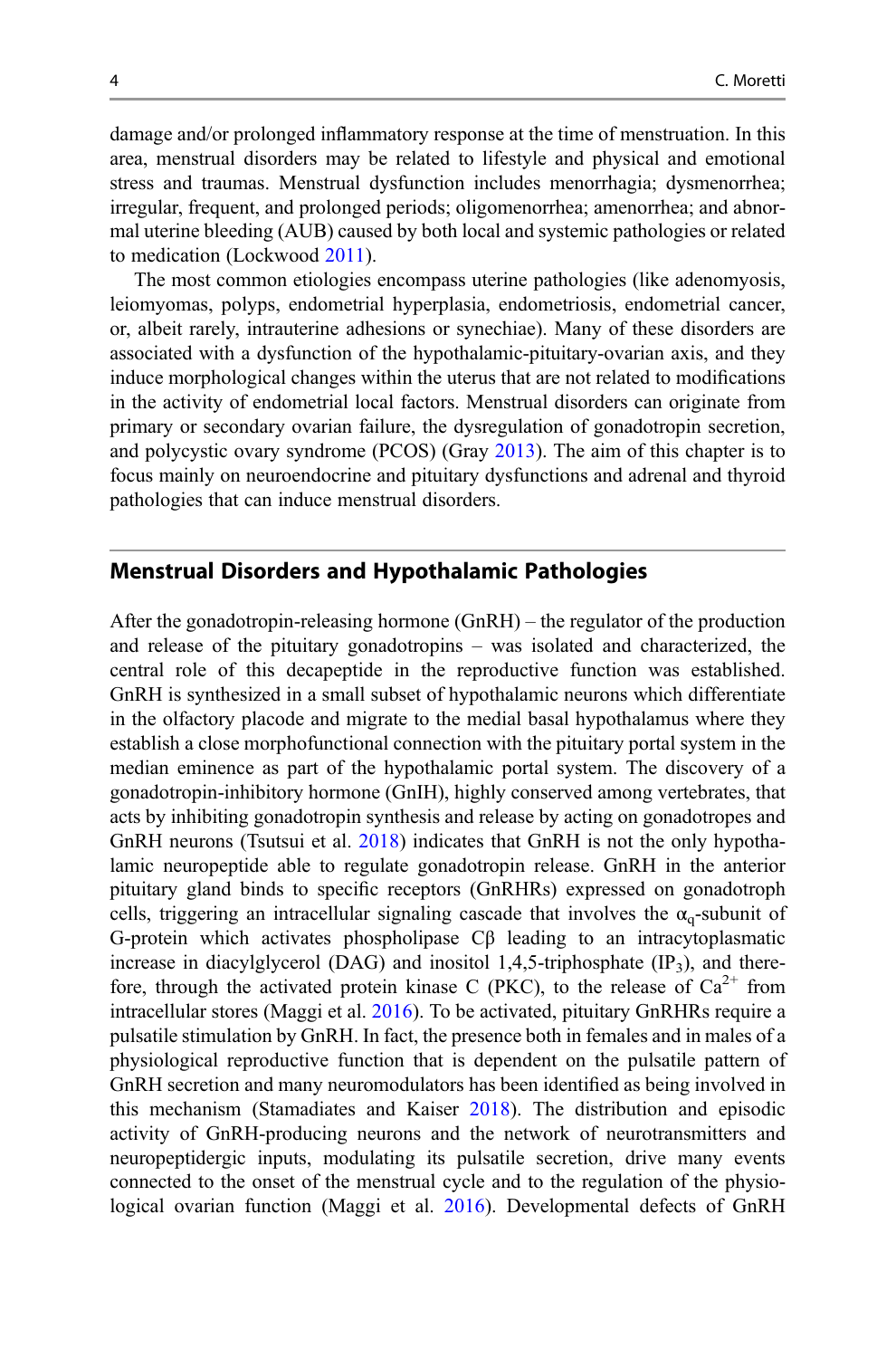neuron migration or the inability of the hypothalamus to release GnRH in the correct pulsatile manner can lead to a wide range of disorders, identified overall as central hypogonadotropic hypogonadism (Fourman and Fazeli [2015\)](#page-19-0).

Genetic studies to date have identified at least 16 genes affecting the development and function of the GnRH neurons, and in patients with isolated GnRH deficiency, they have highlighted either forms with olfactory dysfunctions (Forni and Wray [2015\)](#page-19-0), referred to as Kallmann syndrome, or forms occurring with a normal sense of smell (Valdes-Socin et al. [2014](#page-20-0)). Female patients with isolated GnRH deficiency rarely develop clinical features at birth, but they have them at the onset of puberty (amenorrhea and a failure to establish a pubertal growth spurt), demonstrating inappropriately low or high (but also normal) luteinizing hormone (LH) and follicle-stimulating (FSH) that may arise when administered in a pulsatile regimen designed to mimic GnRH secretion. This demonstrates the intact anatomic and functional integrity of pituitary and gonads. In most cases of central hypogonadotropic hypogonadism, sporadic familial transmission has been described. This is because either anosmic or non-anosmic forms can be inherited in an autosomal dominant, autosomal recessive, or X-linked recessive manner. An oligogenic inheritance has been recognized as contributing to incomplete penetrance and variable expressivity that occurs within and across affected families (Marino et al. [2014\)](#page-19-0). Table [1](#page-5-0) shows genes that typically cause the anosmic and normosmic forms of central hypogonadotropic hypogonadism.

As mentioned above, a huge number of signals are involved in the control of GnRH neuron function and secretion. The mechanism underlying pulsatile secretion arises from a fine-tuned modulation addressed to induce a correct secretion of LH and FSH from pituitary gonadotrophs. Ovarian steroids through their nuclear receptors exert differential regulatory effects on GnRH secretion, altering both pulse frequency and amplitude. 17β-Estradiol may have both stimulatory and inhibitory effects, depending on the stage of the menstrual cycle. On the estrogen-primed endometrium, progesterone exerts an inhibitory action slowing the frequency of GnRH pulsatile secretion.

In addition to the modulatory action exerted by the ovarian steroids, a network of neurons afferent to GnRH neurons in the infundibular region and arcuate nucleus may control their pulsatile activity, whereas in humans the preoptic area mediates the surge phase. In this neural network, a relevant role is played by kisspeptin and neurokinin B neurons that are mainly present in the infundibular tract and in the preoptic area. Kisspeptin (KP) signals via a  $G\alpha_{q/1}/\beta$ -arrestin-coupled kiss1 receptor (KISS1R), whose expression on GnRH cell bodies is largely dependent on ovarian estradiol output, control the hypothalamic-pituitary-ovarian axis and are important in promoting endometrial gland development and function (Leon A). Neurokinin B is co-expressed in KP neurons (KNDƴ neurons) operating upstream of KP to modulate downstream GnRH pulsatility together with other peptides such as dynorphin and substance P (Skorupskaite et al. [2014\)](#page-20-0). The hypothalamic neural network controlling GnRH pulse frequency and amplitude is also highly regulated by peripheral peptides from the adipose tissue and gastrointestinal tract, in particular leptin and ghrelin whose changes are related to the energy stores. Leptin and ghrelin are antagonists in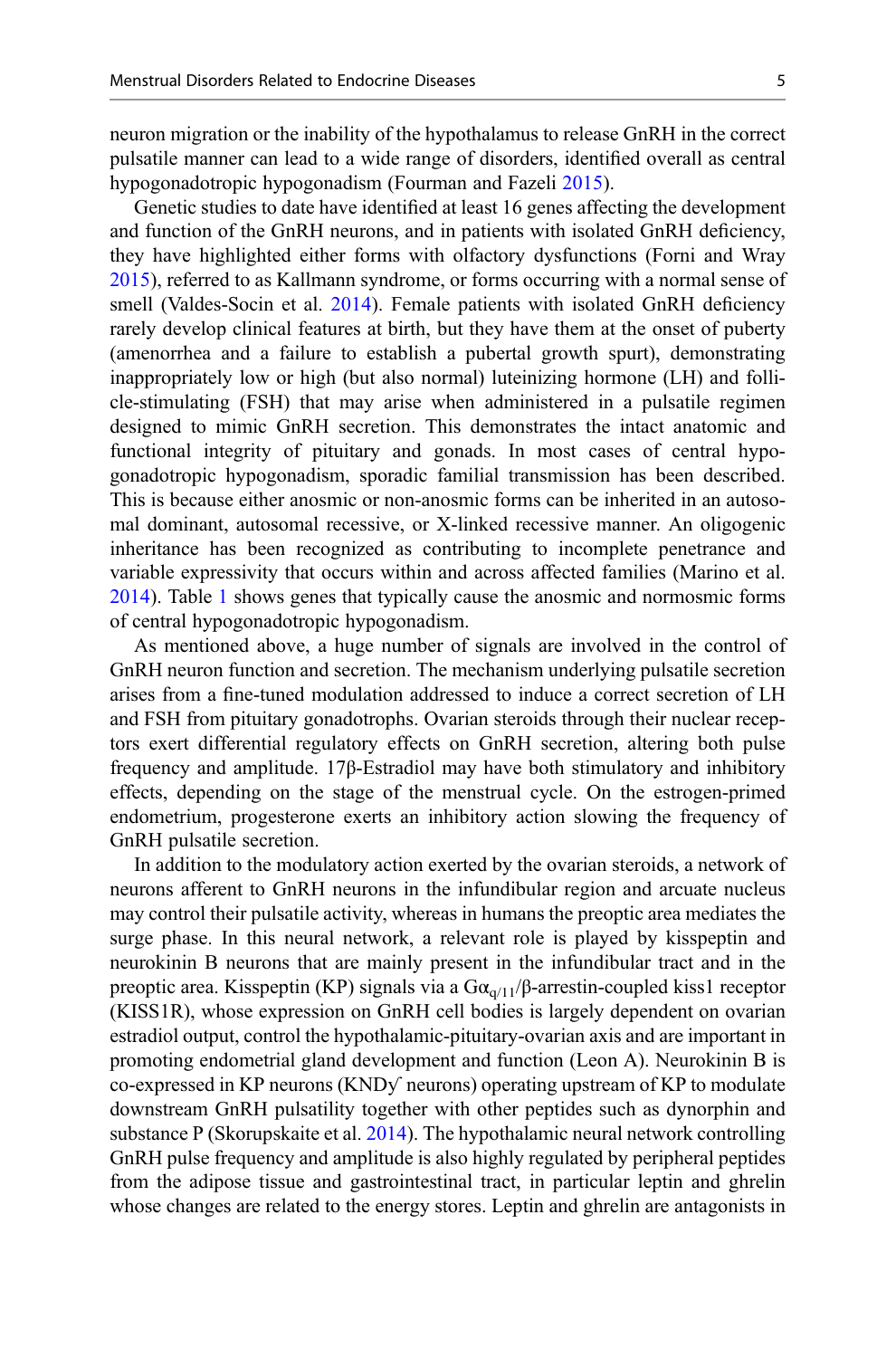| Gene          | Location           | Inheritance                                                     | Phenotype                                 |
|---------------|--------------------|-----------------------------------------------------------------|-------------------------------------------|
| <b>KAL1</b>   | Xp22.3             | X-linked                                                        | $KS \pm$ synkinesia and<br>renal agenesis |
| <i>FGFR1</i>  | 8p11.23-<br>p11.22 | Autosomal dominant                                              | KS, IHH $\pm$ clefting                    |
| FGF8          | 10q24.32           | Autosomal dominant                                              | KS, IHH                                   |
| <i>FGF17</i>  | 8p21.3             | Autosomal dominant or autosomal<br>recessive with oligogenicity | KS, IHH                                   |
| IL17RD        | 3p14.3             | Autosomal dominant or autosomal<br>recessive with oligogenicity | $KS \pm deafness$                         |
| DUSP6         | 12q21.33           | Autosomal dominant or autosomal<br>recessive with oligogenicity | KS, IHH                                   |
| SPRY4         | 5q31.3             | Autosomal dominant or autosomal<br>recessive with oligogenicity | KS, IHH                                   |
| <i>FLRT3</i>  | 20p12.1            | Autosomal dominant or autosomal<br>recessive with oligogenicity | KS                                        |
| <b>HS6ST1</b> | 2q14.3             | Autosomal dominant or autosomal<br>recessive with oligogenicity | KS, IHH                                   |
| <b>NELF</b>   | 9q34.3             | Autosomal dominant or autosomal<br>recessive with oligogenicity | ΚS                                        |
| WDR11         | 10q26.12           | Autosomal dominant                                              | KS, IHH                                   |
| PROKR2        | 20p12.3            | Autosomal dominant or autosomal<br>recessive with oligogenicity | KS, IHH                                   |
| PROK2         | 3p13               | Autosomal recessive                                             | KS, IHH                                   |
| CHD7          | 8q12.1-<br>q12.2   | Autosomal dominant                                              | CHARGE, KS, IHH                           |
| <i>SEMA3A</i> | 7q21.11            | Autosomal dominant or autosomal<br>recessive with oligogenicity | ΚS                                        |
| <i>SEMA3E</i> | 7q21.11            | Autosomal dominant or autosomal<br>recessive with oligogenicity | ΚS                                        |
| SOX10         | 22q13.1            | Autosomal dominant or autosomal<br>recessive with oligogenicity | $KS \pm deafness$                         |
| <i>FEZF1</i>  | 7q31.32            | Autosomal recessive                                             | KS                                        |
| <i>TAC3</i>   | 12q13.3            | Autosomal recessive                                             | IHH                                       |
| <i>TAC3R</i>  | 4q24               | Autosomal recessive                                             | <b>IHH</b>                                |
| KISS1         | 1q32.1             | Autosomal recessive                                             | IHH                                       |
| KISS1R        | 19p13.3            | Autosomal recessive                                             | IHH                                       |
| <i>GnRH1</i>  | 8p21.2             | Autosomal recessive                                             | IHH                                       |
| GnRHR         | 4q13.2             | Autosomal recessive                                             | <b>IHH</b>                                |

<span id="page-5-0"></span>Table 1 Most significant genes implicated in hypogonadotropic hypogonadism

KS Kallman syndrome, IHH idiopathic hypogonadotropic hypogonadism

their effects on GnRH neurons, and changes in their function can occur linked to hypogonadotropic hypogonadism, precocious and delayed puberty, hypothalamic amenorrhea, perimenopausal transition phase, PCOS, and endometriosis (Celik et al. [2015\)](#page-18-0).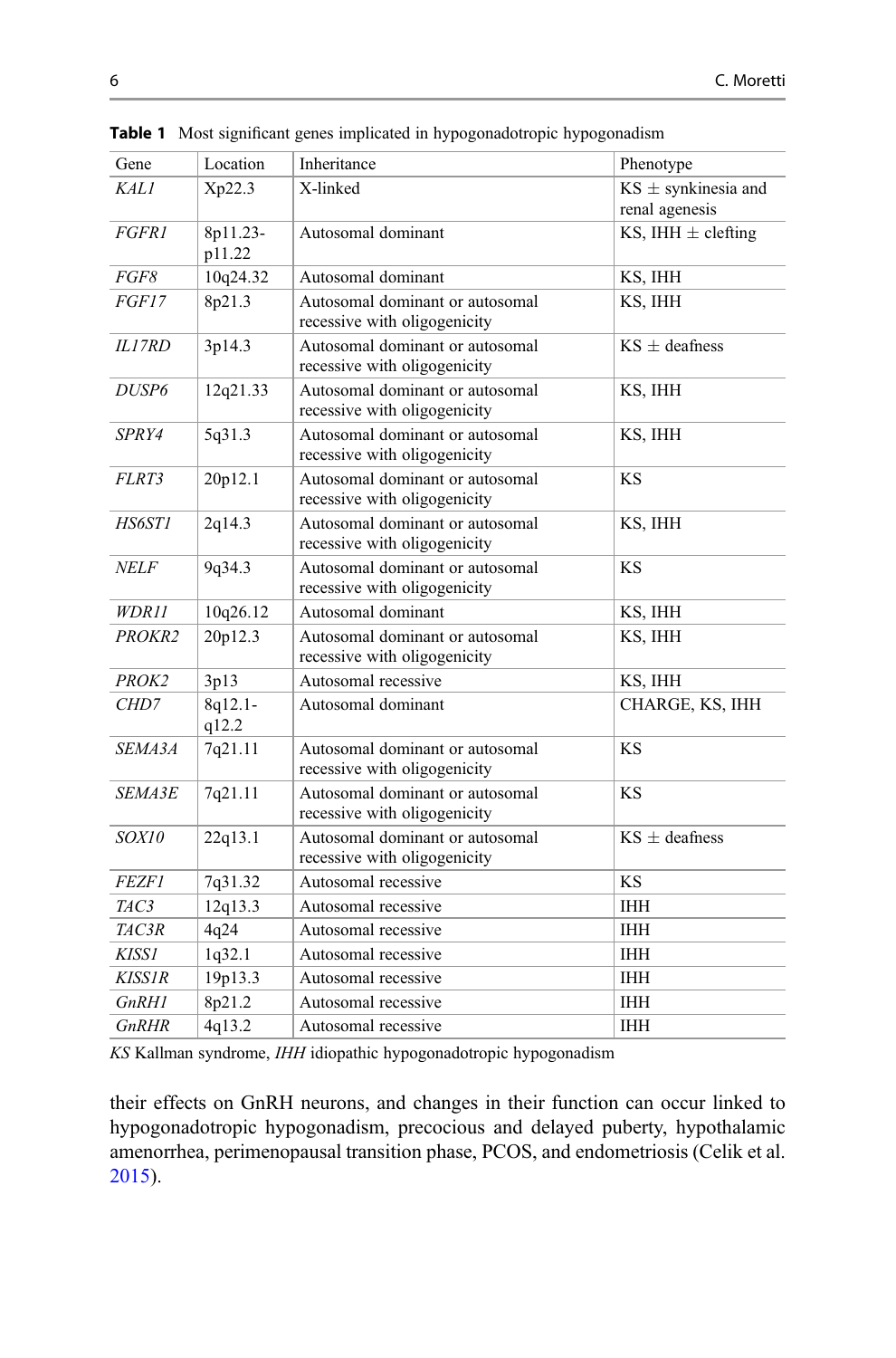Many menstrual disorders and much ovulatory dysfunction may be dependent on the dysregulation of the hypothalamic machinery that controls GnRH pulsatility (Coss [2018\)](#page-19-0). Intense exercise, eating disorders, and stress can markedly affect the normal menstrual cycle. The female athlete triad is an interrelationship of menstrual dysfunction, low energy availability (with or without an eating disorder), and decreased bone mineral density (Nazem and Ackerman [2012\)](#page-20-0). Energy availability, through different pathways, seems to be the key etiological factor in this condition, even if the impact of nutrient reduction (an often conscious restriction of food intake) on menstrual disorders can be modified in particular by gynecological age, psychological factors, and genetics (Williams [2017](#page-20-0)). Individuals with anorexia nervosa and amenorrhea have severe bone loss (Schorr and Miller [2017\)](#page-20-0), and the restoration of a normal GnRH pulse frequency is possible only if the recovery of fat mass – determined using DXA – is over 20% of body weight (personal observation). Organic disorders of the hypothalamus can cause pituitary dysfunction, neuropsychiatric and behavioral disorders, and disturbances of autonomic and metabolic regulation. Craniopharyngiomas are rare and are partly cystic and calcified embryonic malformations of the sellar/parasellar region that have a peak incidence rate at the puberty time, altering its time of onset. However, they can arise in adults, in particular over the age of 50. Despite high survival rates, the quality of life of the patients affected is often impaired because of the sequelae caused by the anatomical proximity of the tumor to the optic nerve/chiasma and pituitary (Mϋller [2014](#page-20-0)). Other rare intracranial tumors (like meningiomas, ependymomas, gliomas) may affect the hypothalamic areas, causing neuroendocrine dysfunctions and menstrual cycle abnormalities (Table [2](#page-7-0)).

To summarize, neuroendocrine amenorrhea often primarily affects adolescent women because of perturbations of the hypothalamic function, most frequently in response to physical, emotional, or nutritional stress and rarely because of tumors or infectious diseases.

# Menstrual Disorders and Pituitary Pathologies

The anterior pituitary gland controls the secretion of the major endocrine glands, and its activity is modulated by inputs from higher brain centers to the hypothalamus that produce releasing and inhibitory neurohormones, leading to a release of pituitary and target gland hormones. Target gland hormones in turn exert a feedback action at both hypothalamus and pituitary levels, influencing metabolism and diurnal rhythms. As far as the female reproductive axis is concerned, GnRH secreted by the hypothalamus regulates the synthesis and secretion of gonadotropins, LH, and FSH, which then control steroidogenesis and gametogenesis. In women, serum LH and FSH produced by the gonadotroph cells of anterior pituitary exhibit rhythmic changes throughout the menstrual cycle that are correlated with pulse frequency of GnRH (Coss [2018\)](#page-19-0). Here, dysfunctions in the LH/FSH ratio due to levels outside the normal range may be caused by drugs or exogenous hormones or linked to several endocrine diseases, even affecting other axes controlled by the pituitary gland. One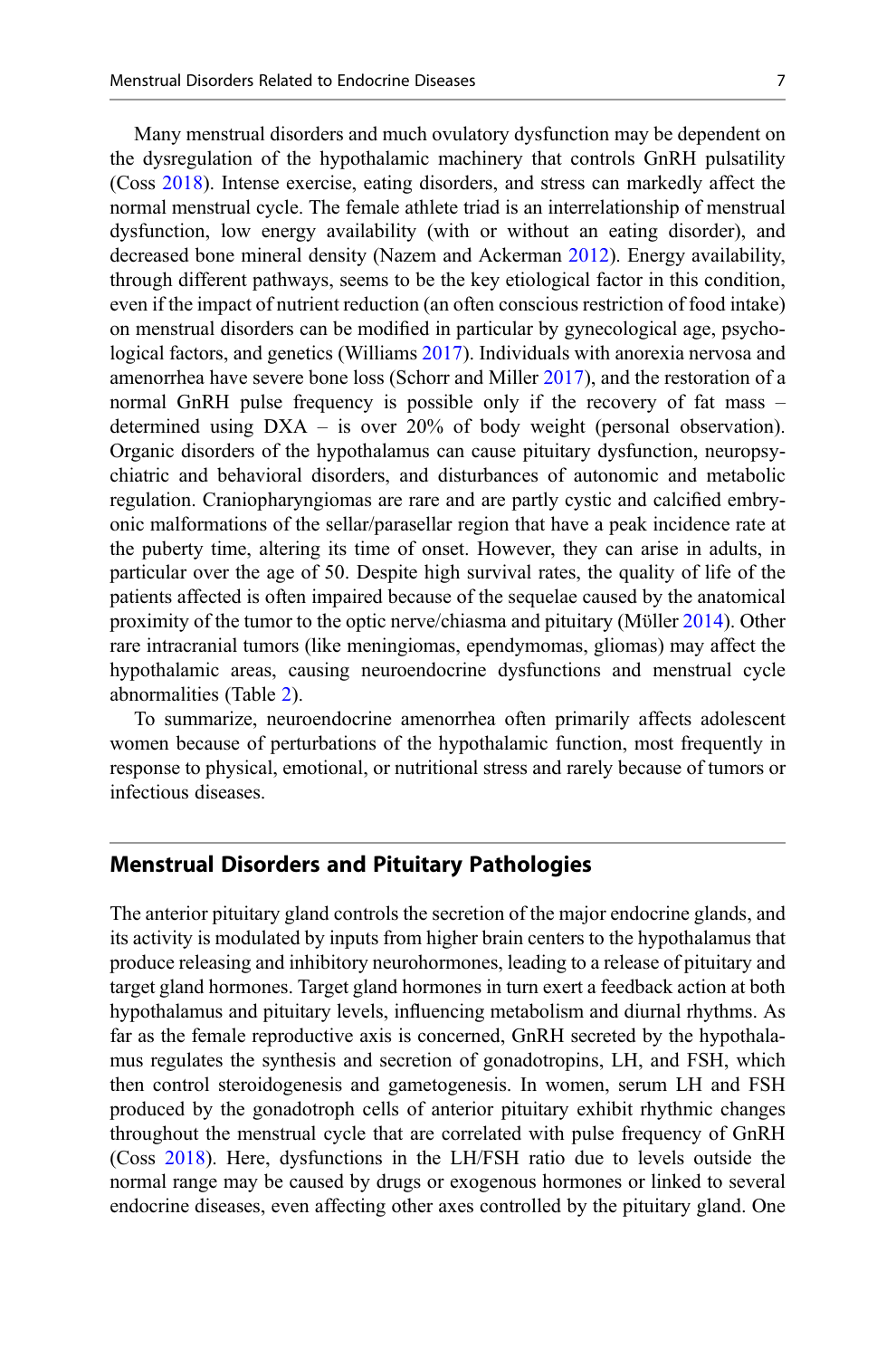| Overall                                           |
|---------------------------------------------------|
| Stress-induced functional hypothalamic amenorrhea |
| Damage from pituitary radiation therapy           |
| Traumatic brain injury                            |
| <b>Tumors</b>                                     |
| Craniopharyngioma                                 |
| Glioma, meningioma                                |
| Pituitary macroadenomas                           |
| Angioma, plasmacytoma, colloid cysts              |
| Lymphoma                                          |
| Ependymoma                                        |
| Sarcoma                                           |
| Histiocytosis X                                   |
| Inflammatory disease                              |
| Tuberculosis                                      |
| Viral encephalitis                                |
| Vascular diseases                                 |
| Aneurysm, subarachnoid hemorrhage                 |
| Arteriovenous malformation                        |
|                                                   |

<span id="page-7-0"></span>Table 2 Most common neuroendocrine causes of menstrual dysfunctions

paradigmatic dysfunction of the brain-hypothalamic-pituitary axis is anorexia nervosa, a psychiatric disorder characterized by altered body image, persistent food restriction, and low body weight and fat mass. In this condition, a hypogonadotropic hypogonadism is evident with relative estrogen and androgen deficiency that induces secondary amenorrhea together with growth hormone resistance, hypercortisolemia, hyponatremia, hypooxytocinemia, hypoleptinemia, and elevated plasma levels of ghrelin and peptide YY – all endocrine disturbances secondary to the low energy state of chronic starvation (Schorr and Miller [2017\)](#page-20-0).

The pituitary gland is made up of an anterior lobe of epithelial origin and a posterior lobe of neural origin. Pathologies of either the anterior or posterior lobe are associated with symptoms derived from the hyper- or hypo-secretion of the different cell types involved, the growth hormone (GH), prolactin (PRL), adrenocorticotropin (ACTH), and gonadotropin (FSH/LH) secreting cells. Nonfunctioning adenomas are not identified for the dysregulated specific hormone secretion but frequently for mass effects causing headache, hypopituitarism, and visual field defects. Most of these "nonfunctional" tumors derive from the glycoprotein hormone cell lineage and express mRNA for the common  $\alpha$ -subunit of pituitary glycoprotein hormones (LH, FSH, TSH), giving rise to biologically inactive products (Melmed [2015\)](#page-19-0). Almost all anterior pituitary adenomas are benign. Locally aggressive and invasive carcinomas are extremely rare, and they are often diagnosed when distant metastases are detected. The survival of subjects affected with pituitary carcinomas is usually less than 2 years after diagnosis (Raverot et al. [2018\)](#page-20-0). Senescence, characterized by a signal transduction program leading to irreversible cell-cycle arrest, seems to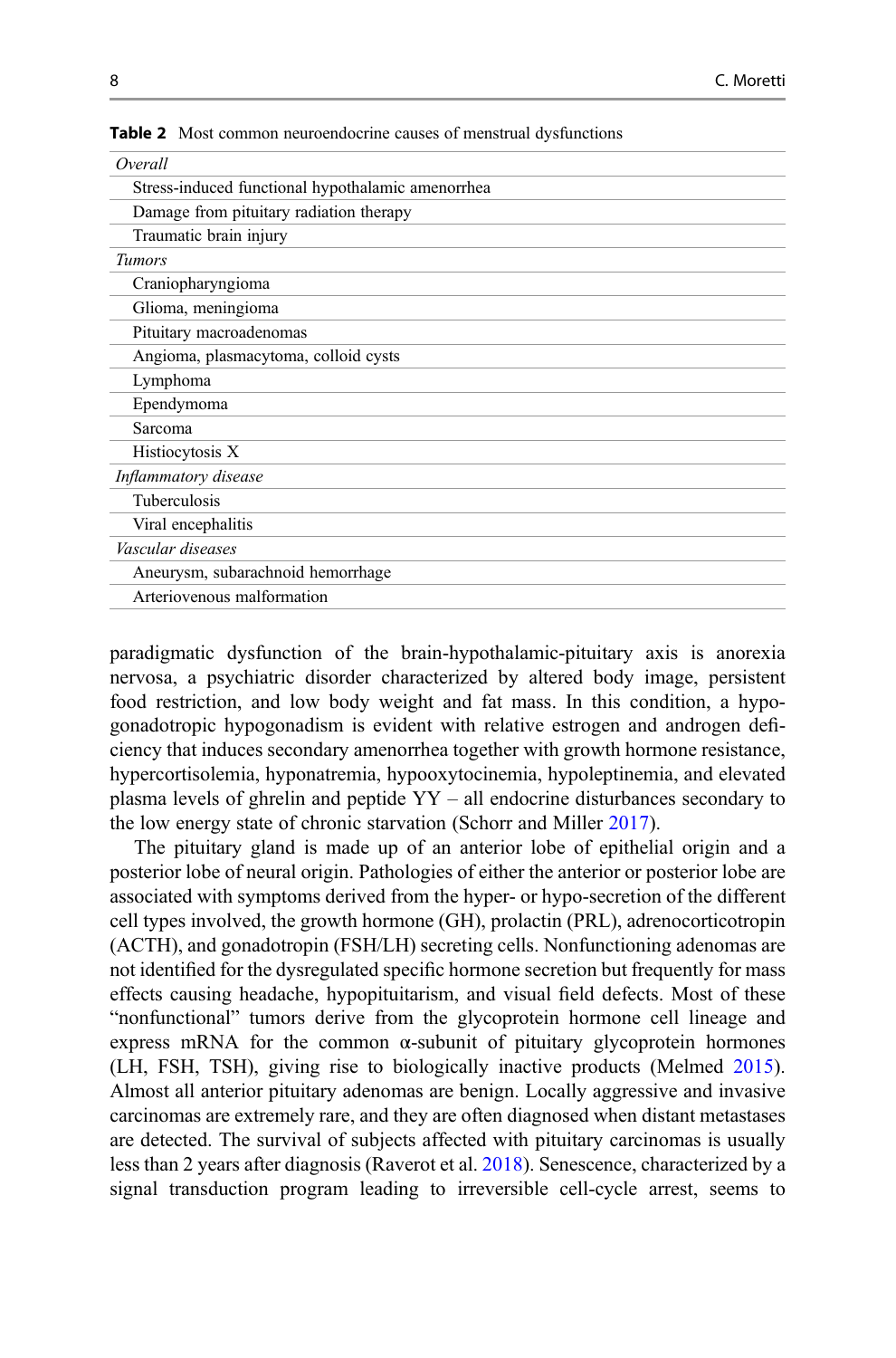represent a key protective mechanism against malignancy, mostly mediated by the action of interleukin-6 (IL-6), restraining a proliferative advantage and allowing pituitary cells to maintain their physiological functions (Sapochnik et al. [2017\)](#page-20-0). The pituitary adenomas most frequently involved in the pathogenesis of secondary amenorrhea are prolactinomas which account for more than 60% of all adenomas causing galactorrhea and infertility in women (Molitch [2017\)](#page-20-0). The diagnosis of prolactinoma is difficult given that hyperprolactinemia has many potential etiologies. The stress of phlebotomy may induce a rise in serum prolactin, and false elevated levels can be due to macroprolactin, also known as "big prolactin," a non-bioactive prolactin isoform usually composed of a prolactin monomer and an IgG molecule having a prolonged clearance rate similar to that of immunoglobulins. This isoform is clinically non-reactive but it interferes with immunological assays used for the detection of prolactin (Vaishya et al. [2010](#page-20-0)). The clinical expression of cell-specific prolactinomas is associated with a loss of libido, oligomenorrhea, galactorrhea, and infertility.

The diagnosis is made even more difficult because a pituitary adenoma not secreting prolactin might induce hyperprolactinemia stalk compression and obstacles to dopamine delivery. Plasma levels of prolactin are related to the size of prolactinoma evaluated on T1-weighted MR, and the size of the tumor tends to shrink with therapy given that prolactinomas are very responsive to medical therapy with dopamine agonists (bromocriptine and cabergoline). Cabergoline used in early pregnancy was not found to increase the risk of miscarriage or fetal malformations. Surgery and radiotherapy are limited to rare tumors unresponsive to dopamine agonists. One growth hormone is prolactogen; therefore, amenorrhea-galactorrhea and mild hyperprolactinemia can be due to a somatotropinoma. Somatotroph adenomas are rare, accounting for around 12% of all pituitary tumors and leading to features of acromegaly with the enlargement of bone extremities, lips, tongue, and nose and symptoms of arthritis, hypertension, headache, and hyperglycemia. Symptoms are subtle and gradual in onset and thus diagnosis can be late. The assessment of IGF-1 plasma levels represents the best screening test for acromegaly, and GH suppression with 75 gr of anhydrous glucose is used as a confirmation test. Many somatotropinomas express somatostatin receptors, mainly the sub-type 2, and are responsive to somatostatin analogs such as octreotide or lanreotide, even if large tumors require both transsphenoidal surgery and medical therapy.

Thyrotroph adenomas hypersecreting TSH are extremely rare and may be associated with mild hyperthyroidism and goiter. Corticotroph adenomas are extremely rare and produce hypercortisolism associated with disorders of the menstrual cycle, infertility, central obesity, hypertension, diabetes, and psychological disorders. A pathogenetic feature of all these tumors is their monoclonality as they appear to arise from a single cell that causes an activating mutation of the specific receptors binding the hypothalamic hormones that acquire a proliferative advantage. Their surgical resection may result in long-term remission. While 95% of pituitary adenomas arise sporadically without a known inheritable predisposing mutation, in about 5% of cases, they can arise in a familial setting, either isolated (familial isolated pituitary adenoma or FIPA) or as part of a syndrome (Pepe et al. [2019\)](#page-20-0).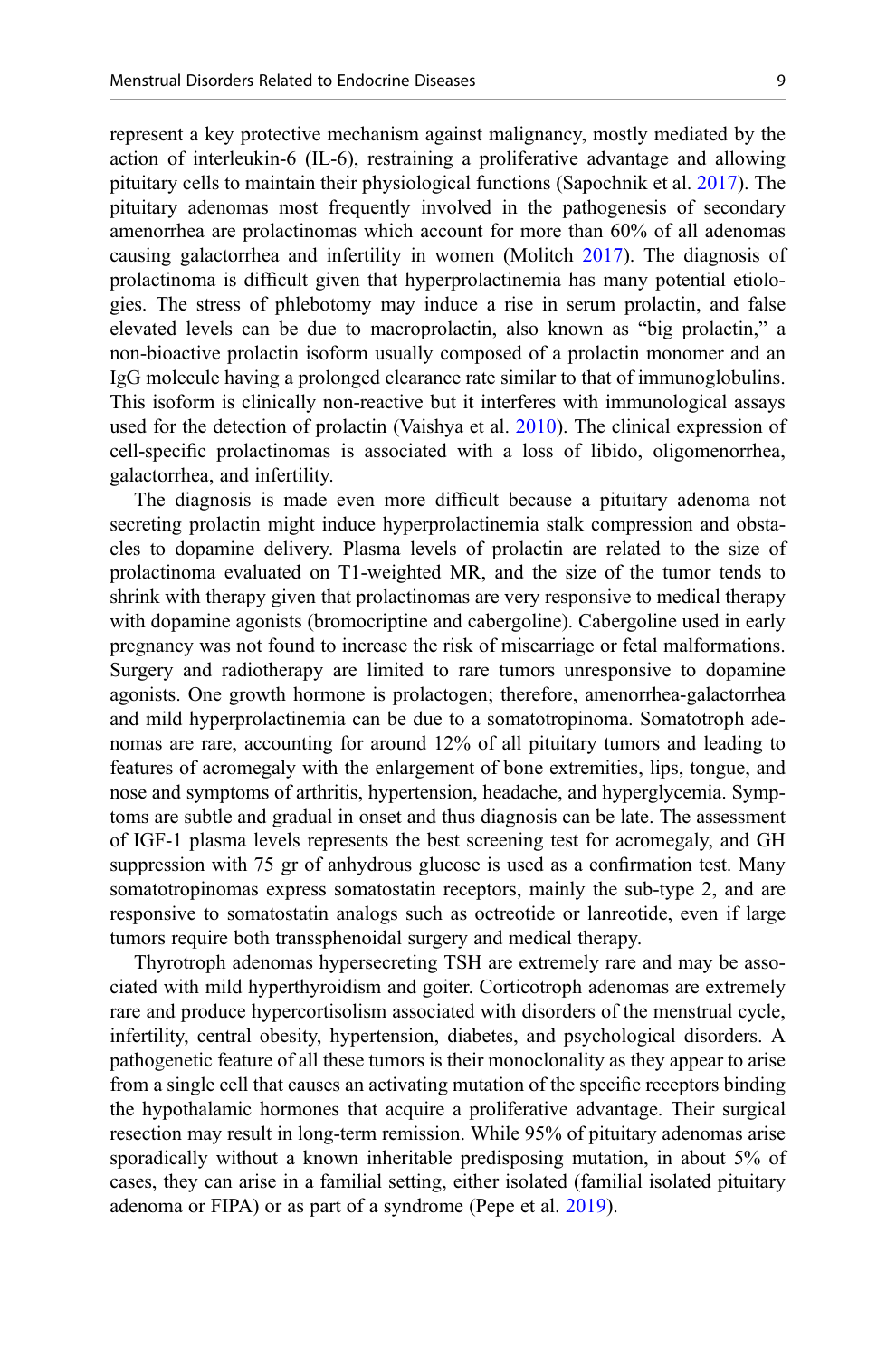Whatever the case, case abnormalities in cell-cycle regulation are seen as the key event in the pathogenesis of pituitary adenomas with multiple pathways involved, due either to germline mutations or to altered gene expression, inducing isolated pituitary adenomas or syndromic diseases (Caimari and Korbonits [2016](#page-18-0)). Among the syndromic diseases, the multiple endocrine neoplasia type 1 (MEN1) is characterized by the presence of the classic triad of hyperparathyroidism (in over 90% of patients by the age of 50 years), gastroenteropancreatic neuroendocrine tumors – NETs (in approximately 60% of patients), and pituitary adenomas (in about 35% of patients), besides the possibility of association with other endocrine and non-endocrine tumor types such as bronchial and thymic NETs, facial angiofibromas, lipomas, collagenomas, adenomas of the adrenal cortex, meningiomas, breast cancer, and, rarely, pheochromocytomas (Pepe et al. [2019\)](#page-20-0). MEN1 is due to germline heterozygous mutations in the MEN1 gene which encodes menin, a scaffold protein located mostly in the nucleus and involved in several cellular processes, including transcriptional regulation, genome stability, and cell division and proliferation (Pepe et al. [2019\)](#page-20-0). Rarely, some patients showing MEN1 clinical characteristics do not present MEN1 gene mutations, a condition that has been named MEN4 (Pepe et al. [2019\)](#page-20-0). These patients are affected by primary hyperthyroidism that is isolated or associated with gastroenteropancreatic NETS and pituitary adenomas.

Carney complex is a rare multiple neoplasia syndrome. This syndrome is autosomal, is dominantly inherited, and is characterized by the presence of endocrine and non-endocrine tumors, including pituitary adenomas, pigmented lesions of the skin, and cardiac and cutaneous myxomas. In Carney complex, the most common endocrine manifestation, which often occurs often in females and may be able to alter the reproductive system, is ACTH-independent Cushing syndrome due to primary pigmented nodular adrenocortical disease (Pepe et al. [2019\)](#page-20-0). 75% of patients affected have thyroid follicular adenomas and elevated GH and IGF-I, often with associated hyperprolactinemia. The genetic background of Carney complex is mostly due to heterozygous inactivating mutations in the *PRKAR1A* gene coding for the regulatory subunit type 1 alpha of the protein kinase A (PKA), leading to increased cAMP-dependent PKA activity which drives tumor formation in tissues of the affected patients.

McCune-Albright syndrome is a rare disorder characterized by polyostotic fibrous dysplasia, café-au-lait skin macules, and endocrinopathies that affect the reproductive system and the ovarian function, mainly in adolescents (Sotomayor et al. [2011](#page-20-0)). It arises from post-zygotic somatic activating mutations in the GNAS gene, encoding the cAMP-regulating transcript  $\alpha$ -subunit Gs $\alpha$  and then producing a constitutive Gs signaling which results in activation of adenylyl cyclase and dysregulated cAMP production. A pituitary involvement, mainly with GH excess, is present in about 20% of patients affected, often associated with hyperprolactinemia and menstrual dysfunction, with the age of onset being around 24 years. In patients with hereditary pheochromocytoma and paraganglioma due to germline heterozygous mutations in gene encoding dehydrogenase subunits and the SDH complex assembly factor 2 protein (SDHAF2), the development of pituitary tumor, mainly prolactinomas and GH-secreting adenomas, has been described. The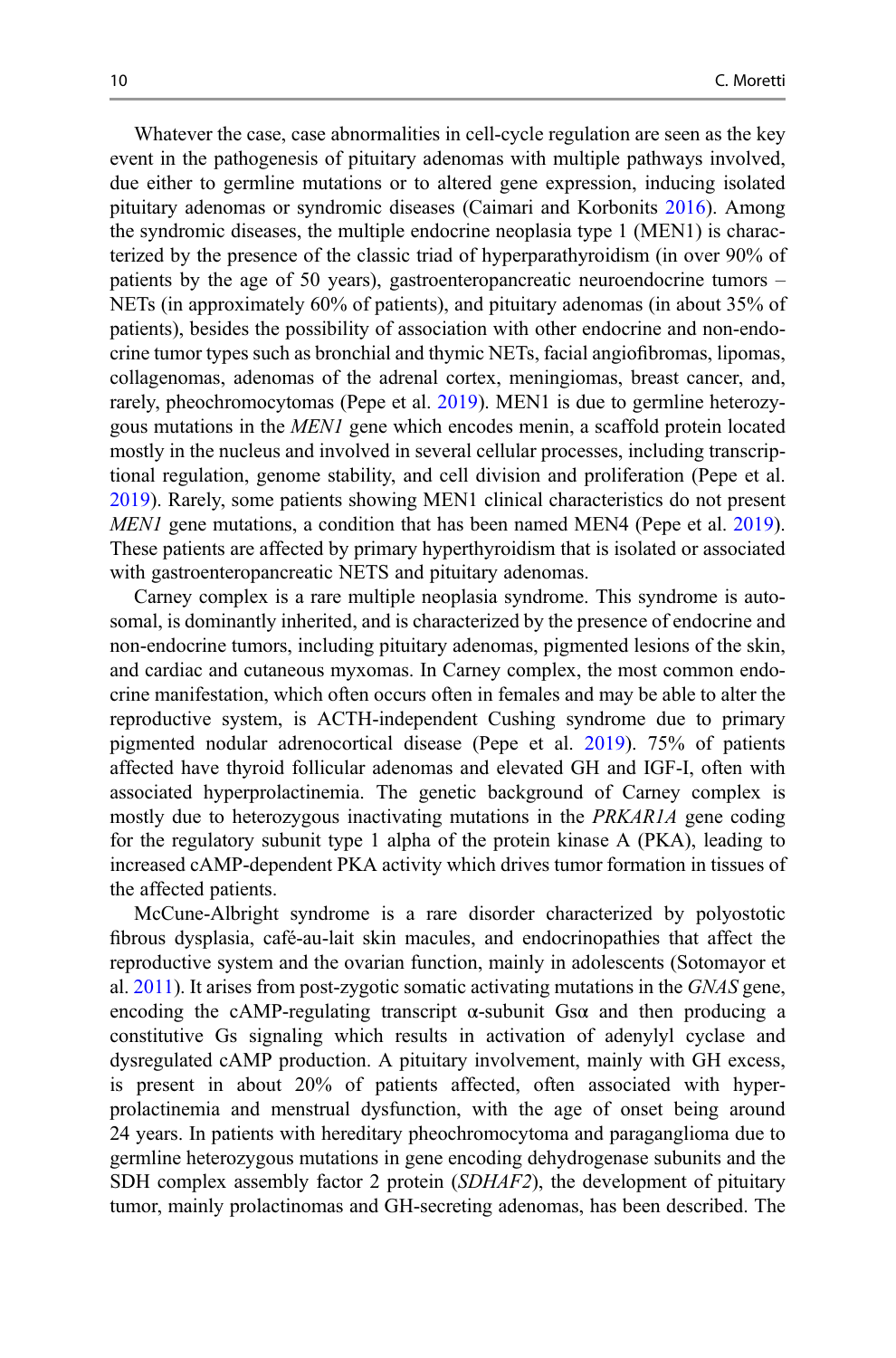DICER1 syndrome, a rare autosomal dominant disorder due to germline heterozygous mutation in the DICER1 gene, is characterized by the onset of different kinds of malignant and benign tumors, including ovarian sex cord-stromal tumors, cystic nephroma, differentiated thyroid cancer, pituitary blastoma, genitourinary embryonic rhabdomyosarcoma, and pinealoblastoma. These are disorders that may all deeply affect the reproductive system in females (Pepe et al. [2019;](#page-20-0) Caimari and Korbonits [2016](#page-18-0)).

To summarize, while most pituitary adenomas occur sporadically, some of them, about 5%, may occur in a familial setting as a result of genetic germline or somatic mutations of pituitary adenoma-predisposing genes, either isolated like FIPA or as a part of a syndrome. A modification of local expression of growth factors and reproductive hormone receptors could have a role in determining the tumor level, resistance to treatment, and a worse prognosis.

A functional anterior and posterior pituitary deficiency inducing menstrual disorders may be due to hypophysitis, an acute or chronic inflammation of the pituitary gland. Hypophysitis can be classified according to etiology, morphology, and/or histopathology. Primary hypophysitis refers to isolated inflammation of the pituitary that is not associated with drugs, infections, or other disorders, while secondary hypophysitis may be due to medications targeting cytotoxic T-lymphocyte antigen-4 (CTLA-4) or programmed cell death 1 (PD-1), rupture of Rathke's cyst, craniopharyngiomas, and hemorrhagic pituitary adenomas. Patients affected have symptoms related to mass effects from pituitary gland enlargement and pituitary dysfunction. The dominant symptom is severe headache together (less frequently) with visual symptoms due to compression of the optic and/or cranial nerves. Patients display multiple anterior pituitary hormone deficiencies often not related to the MR findings, without a clear hierarchy, as are observed in clinically nonfunctioning adenomas (Faje [2016\)](#page-19-0).

## Menstrual Disorders and Adrenal Pathologies

The adrenal gland integrates two embryologically distinct endocrine systems within one organ capsule, the cortex, producing steroid hormones, and the catecholamineproducing medulla. The adrenal cortex, arranged in the outermost zona glomerulosa secreting mineralocorticoids (aldosterone), the zona fasciculata producing glucocorticoids (cortisol), and the zona reticularis which produces androgens (testosterone and dehydroepiandrosterone sulfate), is mostly regulated by ACTH produced in the anterior pituitary corticotroph cells, whereas the adrenal medulla releases catecholamines in response to the activated sympathetic nervous system (SNS). An increased adrenal cortex production of DHEAS may cause hyperandrogenemia and an impaired menstrual cycle and fertility (Ross and Louw [2015\)](#page-20-0).

Cushing syndrome, which may occur in young women, is an important cause of loss of menstrual cyclicity and infertility. Cushing syndrome may be ACTH-dependent, with the ectopic production of ACTH or CRH by carcinomas or neuroendocrine tumors, or ACTH-independent, caused by unilateral adenomas or carcinomas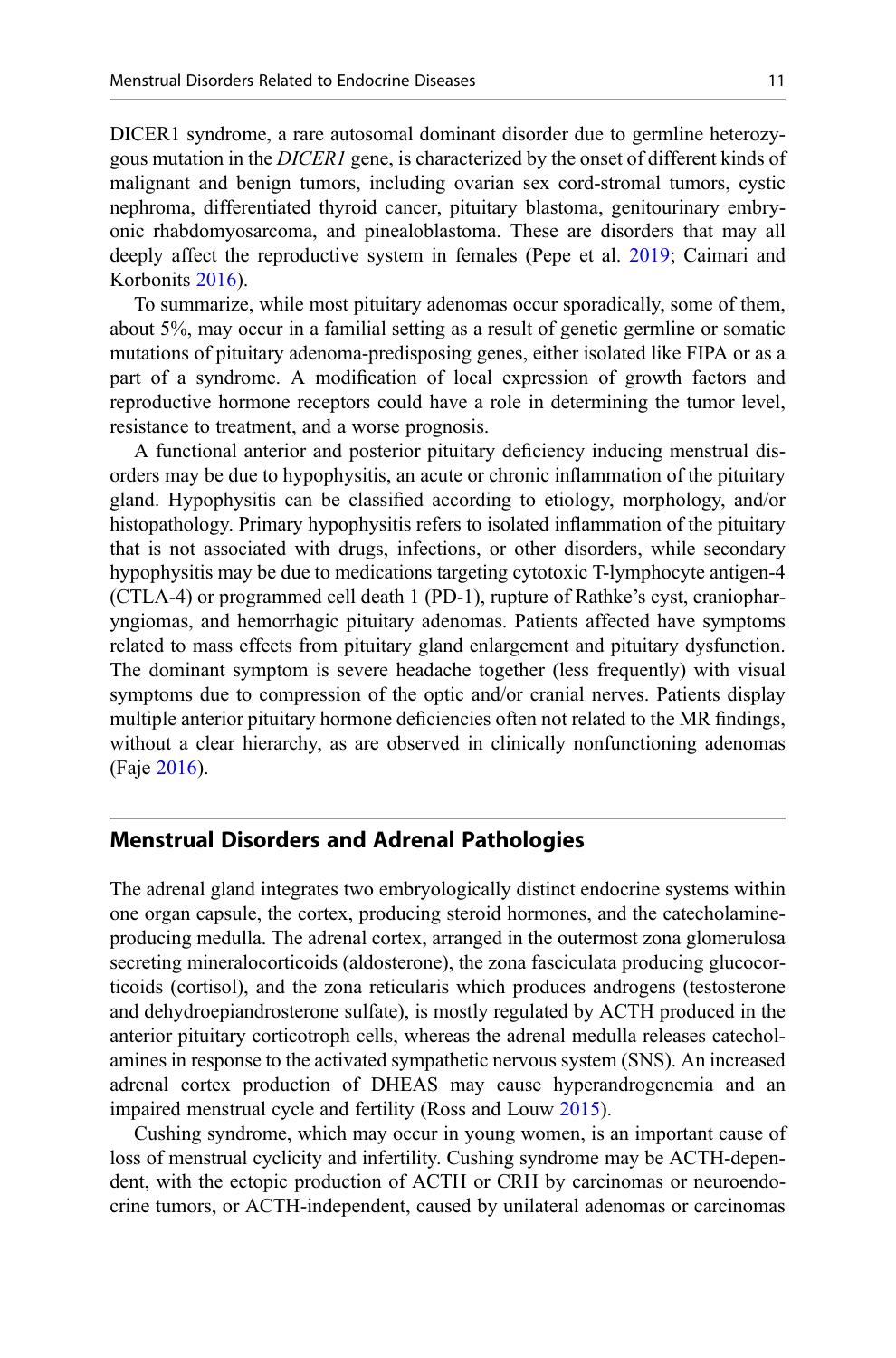of the adrenal gland. The hypersecretion of cortisol causes lipolysis and fat redistribution together with loss of muscle mass and bone and skin disorders. Central obesity is a paradigmatic clinical manifestation of hypercortisolism. Cortisol excess can be subtle in an early stage of the disease and its diagnosis may be missed or even confused with a metabolic syndrome. In a retrospective study performed on women affected with Cushing syndrome during the reproductive period, many of them had been diagnosed as having solely a polycystic ovary syndrome, so testing for hypercortisolism in all women with suspected PCOS is suggested (Brzana et al. [2014\)](#page-18-0). A history of hirsutism with rapid onset or clinically objective elements directing a hypercortisolism, such as thin skin, proximal muscle weakness, and central obesity, should promptly activate screening aimed at excluding Cushing syndrome. To be confirmed, a diagnosis of Cushing syndrome provides the measurement of plasma ACTH that will determine if the disease is ACTH-dependent or ACTH-independent. Where ACTH values <5 pg/mL are highlighted, an ACTHindependent Cushing syndrome can be diagnosed, and an abdominal computer tomography needs to be performed. If the ACTH plasma levels are normal or elevated, a magnetic resonance imaging of the pituitary with gadolinium contrast must be programmed.

The adrenal gland is a key component of the stress system in the human body. Multiple endocrine, paracrine, and intracrine interactions between different cell types within the adrenal gland microenvironment are supported by high vascularization and the activity of the adrenal cortex extracellular matrix (Kanczkowski et al. [2017\)](#page-19-0). Obesity, sepsis, metabolic syndrome, and diabetes, besides several conditions of latent stress, may alter the adrenal gland microenvironment, activating the chronic hypersecretion of glucocorticoids and catecholamines that exert different systemic actions ultimately finalized to the restoration of body homeostasis.

Not only patients with Cushing syndrome but even those suffering from Conn syndrome due to hyperaldosteronism have an increased risk of developing metabolic syndrome, depression, osteoporosis, and cardiovascular diseases. The adrenal gland has a high regenerative capacity and the ability to adapt to various physiological and pathological conditions through complex bidirectional interactions between the cortex and medulla. Females under acute or chronic psychological stress, and with chronic overproduction of glucocorticoids and catecholamines, may experience a constellation of neuroendocrine changes and may develop menstrual disorders and amenorrhea due to stress-induced suppression of gonadotropin-releasing hormone pulsatile secretion by the activated hypothalamic-pituitary-adrenal axis (Stephens et al. [2016](#page-20-0)).

ACTH release is required by the body at basal, circadian, and stress-induced levels. When the plasma cortisol levels are lower than required, ACTH rises. Therefore, in the case of adrenal enzyme deficiencies that cause impaired synthesis and reduced cortisol secretion, the chronic elevation of ACTH induces overstimulation of the adrenal cortex. This condition occurs in the case of congenital adrenal hyperplasia (CAH), a group of diseases which develop as a result of a deficiency of enzymes or cofactor proteins required for cortisol biosynthesis (Speiser and White [2003](#page-20-0)). When we consider the functional defect in the cortisol synthesis,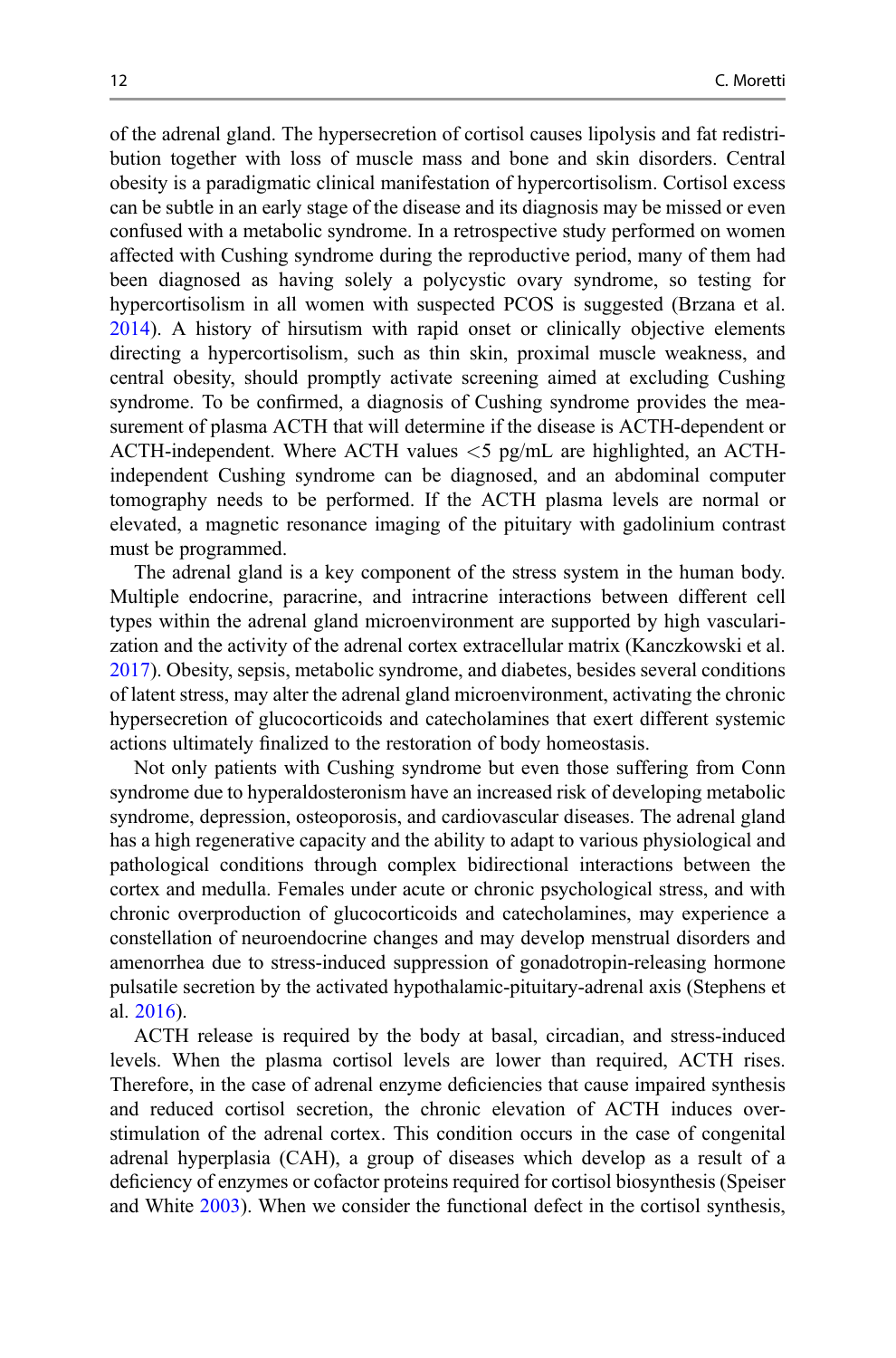the negative feedback at hypothalamic and anterior pituitary levels decreases leading to an increase in plasma ACTH and, consequently, to adrenal hyperplasia. CAH is mostly caused by mutations in the CYP21A2 gene and classified as classic and nonclassic types. The classic type arises from severe impairment of the activity of the enzyme 21 hydroxylase which belongs to the cytochrome P450 superfamily encoded by the CYP21A2 gene which can be suspected in infants born with ambiguous genitalia as simple virilizing or as the most severe salt-wasting type. In the case of non-classic congenital adrenal hyperplasia (NCCAH), genital virilization is not observed at birth, whereas premature adrenarche/pubarche and menstrual irregularities in the post-pubertal period are commonly described. NCCAH includes clinical conditions due to gene mutations or disorders in the steroid synthesis steps of the steroidogenic acute regulatory protein (StAR) that provides the transfer of cholesterol from the mitochondrial membrane to the cell. Therefore, NCCH differs significantly from CAH because it has a later and dissimilar clinical expression.

The most common forms of NCCAH are observed in 21- and 11β-hydroxysteroid dehydrogenase (OHSD) deficiencies which are manifested in hirsutism, clitoromegaly, acne, alopecia, and menstrual irregularities like oligomenorrhea and anovulation, conditions often confused with PCOS. In these cases the assay in the early morning (8 a.m.) during the follicular phase (between the third and the seventh postmenstruation days) of  $17\alpha$ OH progesterone levels and the determination of its levels after the i.v. administration of cortrosyn (ACTH) 250 μgr are considered the gold standards for diagnosis. A basal 17 $\alpha$ OH progesterone concentration  $> 2$  ng/mL and plasma levels 60 minutes after intravenous ACTH >10 ng/mL may be in agreement with the results of genetic studies that characterize the syndrome. In the case of basal levels of 17αOH progesterone >10 ng/mL, a non-classic 11β-hydroxysteroid dehydrogenase deficiency may be suspected which can be confirmed by 11-deoxycortisol levels >18 ng mL after ACTH test and genetic studies. A non-classic 3β-hydroxysteroid dehydrogenase deficiency can be diagnosed if basal 17OH pregnenolone levels are  $>$ 30 ng/mL together with 17OH pregnenolone/cortisol ratio  $>$  10SD and clinical symptoms of the androgen excess syndrome.

In late-onset non-classic CAH diagnosed in adults, as in the classic CAH form in the newborn, clinical genetic counseling and genetic testing for mutations in the CYP21A2 gene on DNA from peripheral blood cells are needed. As observed above, the CYP21A2 gene is located on the short arm of chromosome  $6(6p21.3)$  mapped in a duplicate locus within the human major histocompatibility complex (MHC) where it lies in close proximity to a high homologous pseudogene –  $CYP21A1P$  – arranged in tandem repeats with the genes encoding the fourth component of complement  $(C4A \text{ and } C4B)$ . The tenascin  $(TNX)$  and serine threonine nuclear protein kinase  $(RP)$ genes are also located in this region, and four genes (CYP21A2, RP, C4, and TNX) form a unit called the RCCX (Carmina et al. [2017\)](#page-18-0). The RCCX modules display a high degree of sequence homology so that a misalignment of sister chromatids during mitosis can result in gene conversion where a small part of one sister chromatid is copied to the other (M New). Therefore, a sequence of the CYP21A2 gene may be copied to the CYP21A1P gene and vice versa, and a large range of gene deletions can take place in the RCCX module. The patient's phenotype is usually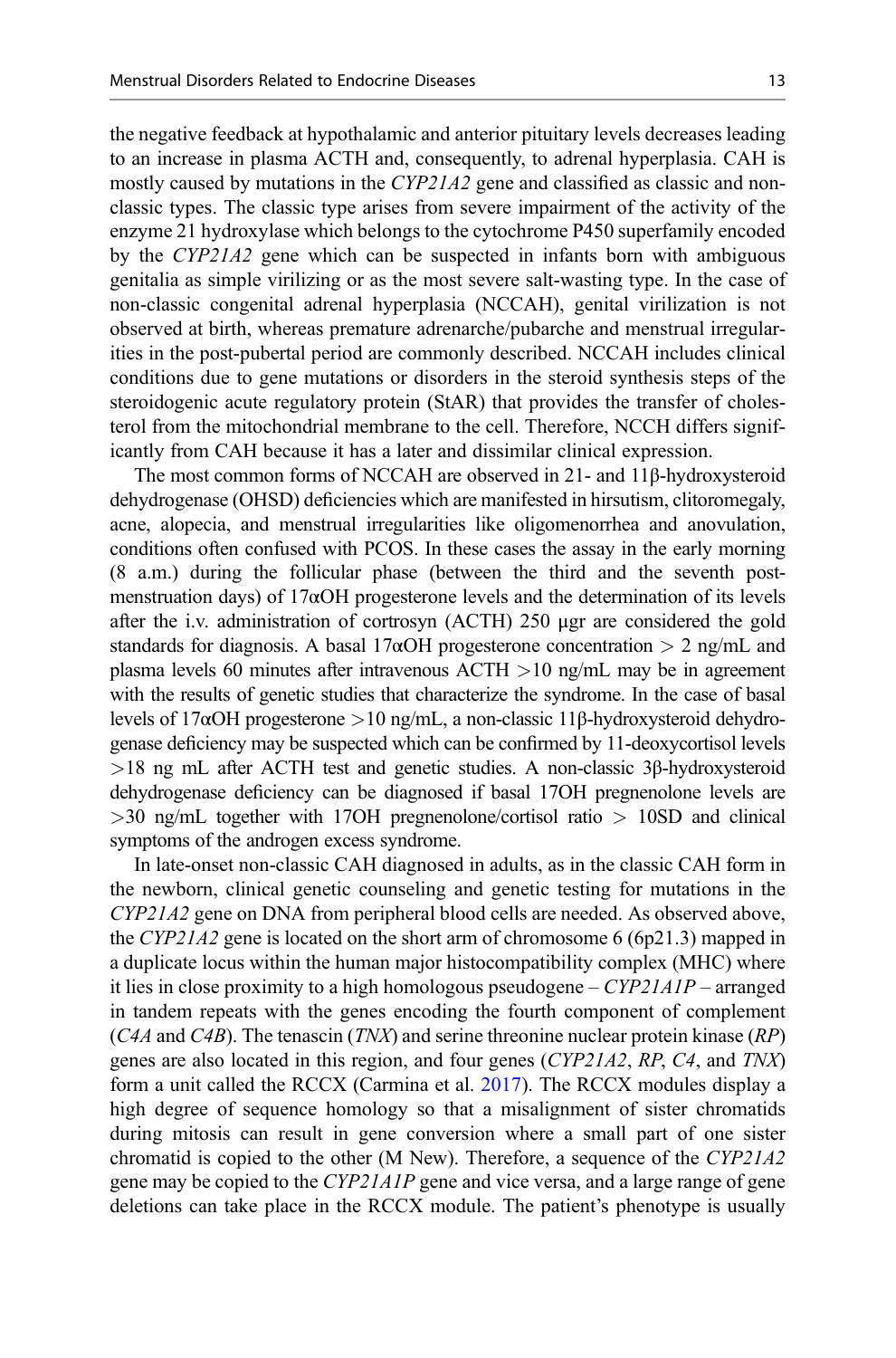determined by the milder affected allele, and then at least one mildly affected allele is present in non-classic CAH, with a good correlation between the severity of the clinical disease and the mutations observed.

As far as the fertility of females affected with NCCAH is concerned, they have been shown to be more likely to became pregnant compared to females with classic CAH. The condition of chronic high androgen levels is responsible for chronic oligo-anovulation in the presence of high plasma concentrations of progesterone due to the enzyme defect which may alter the endometrial intracrine function and impair implantation. Women with CAH may have impediments to fertility for anatomical reasons as well, such as vaginal stenosis or dyspareunia which make it more difficult to have intercourse. Endogenous glucocorticoids that suppress the hypothalamic corticotrophin-releasing hormone (CRH) may restore ovulation and fertility. The bedtime administration of dexamethasone at variable doses between 0.25 and 1 mg is considered the most effective regimen for ACTH suppression. If fertility is not desired, oral contraceptives (OCs) rather than glucocorticoids are suggested for menstrual cycle management. OCs suppress ovarian androgens, ACTH, and adrenal androgens, and therefore they appear to be more effective in the treatment of androgen excess, with which the majority of CAH patients are affected.

## Menstrual Disorders and Thyroid Diseases

Thyroid diseases may have adverse effects on female reproduction. Understanding thyroid physiology and the impact that thyroid hormones may have on the female reproductive machinery help to understand the still unclear relationship between thyroid function and menstrual physiology. A recent study on a longitudinal cohort of premenopausal women recorded that thyroid hormone levels within the euthyroid range were associated with several menstrual cycle function outcomes. In particular,  $3,3',5,5'$ -tetra-iodothyronine (T4) and  $3,5,3'$ -tri-iodothyronine (T3) were positively related to urinary estrogens and progesterone metabolites across the menstrual cycle (Jacobson et al. [2018](#page-19-0)). The morphofunctional unit of the thyroid gland is represented by the thyroid follicle where thyroid hormones are synthesized and stored. The thyroid follicle is made up of bipolar secretory epithelial cells with their basal membrane expressing the TSH receptor and sodium/iodine symporter and the apical membrane where the thyroid peroxidase (TPO) and pendrin (involved in the active transport of iodine) are located. The follicular cells synthesize thyroglobulin (TG), a large tyrosine-rich protein that contains about 10% carbohydrate. They surround an internal cavity containing colloid where huge quantities of TG and thyroid hormones are stored. Iodide uptaken by blood is concentrated in colloid and used for the iodination of tyrosine residues present on the TG backbone so that, even with the action of TPO, the inactive precursors mono- and diiodotyrosines are produced, stored, and used for the synthesis of  $3,5,3'$ -tri-iodothyronine (T3) and  $3,3',5,5'$ -tetraiodothyronine (T4) – the two active thyroid hormones.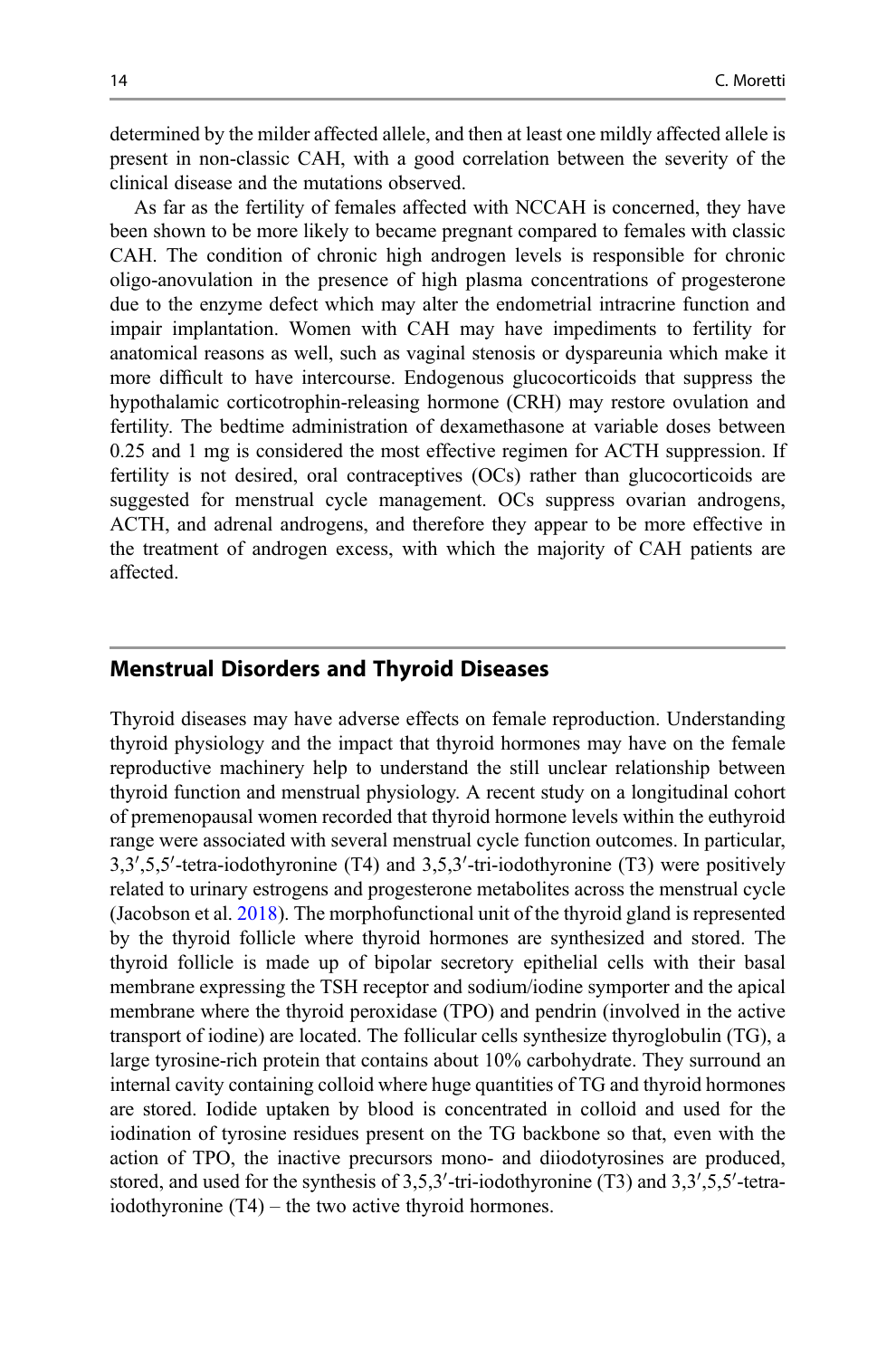Plasma thyroid hormones circulate within a range controlled through a negative feedback loop on TRH at the hypothalamic level and TSH secreted by the thyrotroph cells of the anterior pituitary gland. Beyond the hypothalamic-pituitary-thyroid axis, the concentrations of thyroid hormone binding globulin (TBG), transthyretin, and albumin, in different proportions, regulate the circulating T4. TBG binds approximately 70% of the circulating T4. During pregnancy, estradiol induces a rise in liver TBG glycosylation, and the increased binding capacity of this protein can transiently decrease free T4 concentrations leading to an increase in the plasma levels of TSH and total T4. Active thyroid hormones affect all the tissues and cellular processes and are critical for normal development, growth, metabolism, adrenergic interactions, thermogenesis, and metabolic influences on the central regulation of the thyroid axis (Mullur et al. [2014](#page-20-0)). They bind specific thyroid hormone receptors (THRs) – members of the superfamily of hormone-responsive nuclear transcription factors – that are encoded by the thyroid hormone receptor  $\alpha$  (*THRA*) and the thyroid hormone receptor β (*THRB*) genes. The *THRA* gene is located on human chromosome 17 and transcribes three THR isoforms, the THR $\alpha$ 1, which binds T3 and may form dimers with other truncated proteins, the THR $\alpha$ 2 and the THR $\alpha$ 3, whose physiological importance is still not completely understood even if their heterodimerization with the full-length THR proteins seems to antagonize the T3-mediated transcriptional activation (Gauthier EMBO J). The THRB gene is located on human chromosome 3 and codifies for the T-3 binding isoforms THR $\beta$ 1 and THR $\beta$ 2 (a third isoform THRβ3 has been detected only in rats).

Therefore, the isoforms TRHα1, THRβ1, and THRβ2 are the main mediators of thyroid hormone action and have different tissue distribution as indicated by the clinical phenotype of patients with mutations and resistance to thyroid hormones (Gauthier et al. [1999\)](#page-19-0). THRβ isoforms are the predominant receptors expressed in the liver and cardiac ventricles, whereas  $TRH\alpha1$  is preferentially expressed in the brain, heart atria, and white adipose tissue; brown adipose tissue expresses both THRα and β. Both THRα and β undergo posttranslational modification by sumoylation, which is essential for positive and negative gene regulation by thyroid hormones (Ortiga-Carvalho [2014\)](#page-20-0). THRs form a heterodimer complex with the retinoid X receptor (RXR), binding to thyroid response elements (TRE) of the target cell DNA. The intracellular conversion of thyroxin to the active form – triiodothyronine – is the key intracrine mechanism of thyroid hormone action. This is provided by the iodothyronine deiodinase, deiodinases 1 (D1) and 2 (D2), activating enzymes, and deiodinase 3 (D3), an inactivating enzyme, which are all differentially expressed in mammalian tissues. D2, expressed in key thyroid-responsive tissues such as the brain, skeletal muscle, and brown fat, is the enzyme mostly responsible for the intracytoplasmatic increase in T3 which, when transferred to the nucleus, regulates gene transcription.

To summarize, if we have to consider the relationship between thyroid diseases and menstrual disorders, we cannot ignore the molecular mechanisms of thyroid hormone secretion and action modulated by the systemic hypothalamic-pituitary feedback, the plasma transport, nutrient feedback at a central and local level, the signaling pathways, and the intracrine cellular regulation (Colicchia et al. [2014\)](#page-19-0).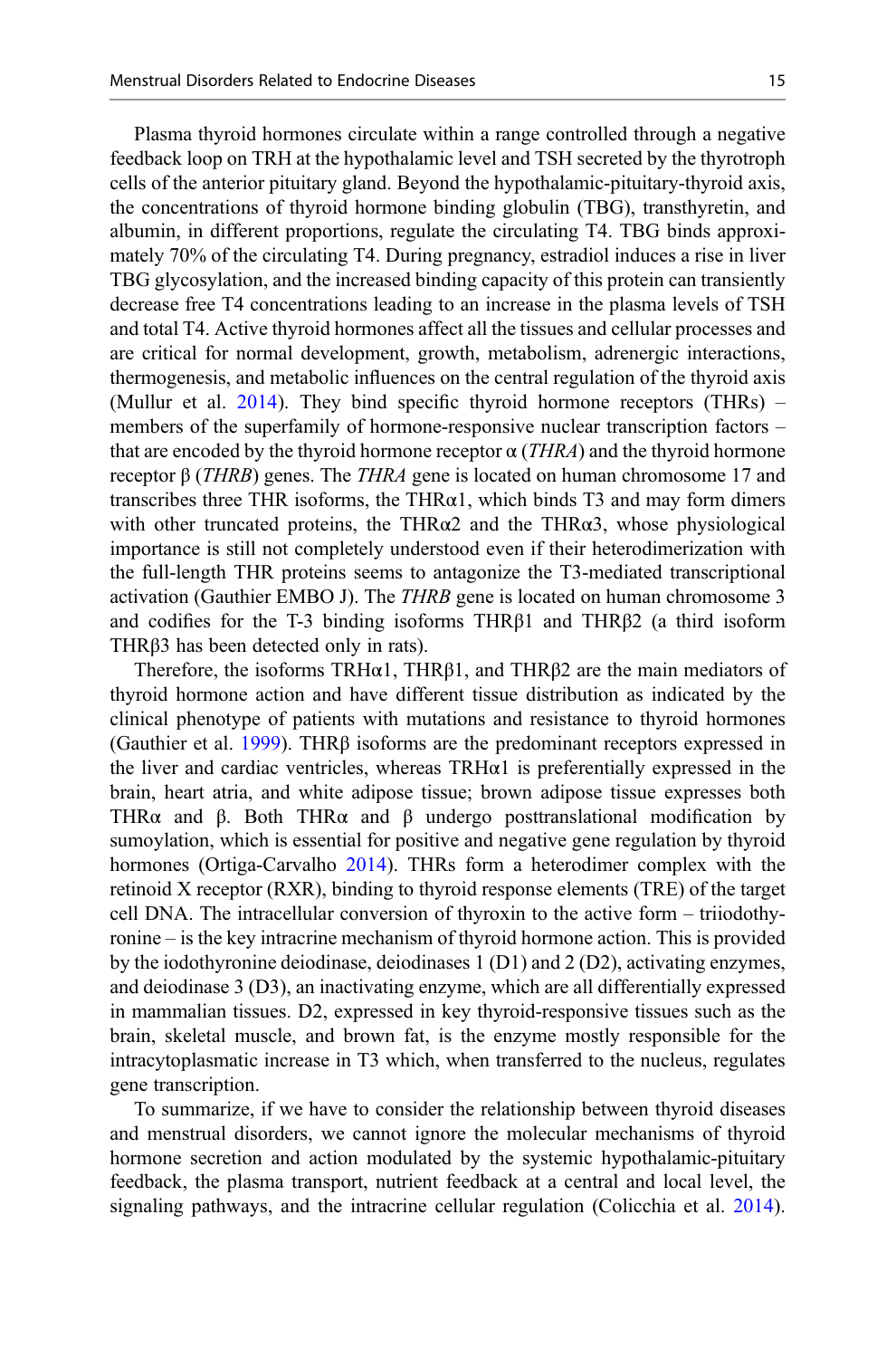Thyroid hormones and their receptors are present in the endometrium, and their expression changes during the menstrual cycle. TRH $\alpha$ 1 and THR $\beta$ 1 have both been described in the mid-luteal phase in glandular and luminal epithelium, showing an increase during the secretory phase and a subsequent dramatic decrease. It has also been demonstrated that transcripts in thyroid hormone synthesis and action, such as NIS, thyroglobulin, deiodinases, and thyroid peroxidase (TPO), are expressed in the endometrial epithelium (Colicchia et al. [2014](#page-19-0)). This suggests the hypothesis of a local controlled production and action of thyroid hormones at the endometrial level and emphasizes the correlations between the importance of normal thyroid function and regular menstrual flow.

Testosterone seems to be necessary for the transcriptional regulation of factors involved in THR expression and may explain the menstrual abnormalities and subfertility in women with primary hypothyroidism. Thyroid hormones have been assayed in human follicular fluid, and both granulosa and ovarian stromal cells express THRs. The expression of TRH $\alpha$ 1, THR $\beta$ 1, and THR $\beta$ 2 in mature oocytes from patients subjected to in vitro fertilization suggests that the human female gamete could be directly responsive to T3, probably influencing its maturation and the secretion of hyaluronic acid which causes the pre-ovulatory cumulus expansion. However, in the mouse model, a direct thyroid hormone action on the process of cumulus expansion and meiotic maturation has been not observed, and TSH or T4 added in vitro to cultured human ovarian tissue has no effect on the development of follicles (Colicchia et al. [2014](#page-19-0)), even if they potentiate FSH-induced granulosa cell survival by inhibiting cell apoptosis and promoting cell proliferation. To summarize, thyroid hormones, which act on their specific receptors expressed by ovarian granulosa cells and oocytes at different stage of follicular maturation, seem to influence granulosa cell survival and steroidogenesis.

Both hypothyroid and hyperthyroid women have been reported to experience a greater prevalence of menstrual irregularities compared with euthyroid women (Koutras [1997](#page-19-0)). Hypothyroidism deeply alters ovarian function and ovulation. It induces a decreased metabolic clearance rate of androstenedione and estrone, reduced binding activity of SHBG, and an increasing of 17βestradiol and testosterone unbound fractions associated with increased prolactin plasma concentrations. These changes are reported to alter the length of the menstrual cycle and the amount of menstrual bleeding, such as oligomenorrhea, amenorrhea, polymenorrhea, and menorrhagia, therefore inducing anovulation and alteration in the female reproductive system (Krassas et al. [2010](#page-19-0)). In particular, hypothyroid women are more likely to experience hypomenorrhea compared with normal women, although most of the clinical reports compare women with severe hypothyroidism and myxedema to euthyroid women without taking into account the correlation with thyroid hormone plasma levels.

If we want to consider clinical studies performed as a whole, hypothyroid women experience a frequency of menstrual disturbances that is almost three times greater compared to the normal population (Kakuno et al. [2010\)](#page-19-0). A separate note of interest relates to the presence in the serum of thyroid autoantibodies that may or may not be associated with reduced circulating thyroid hormone levels and seems not be related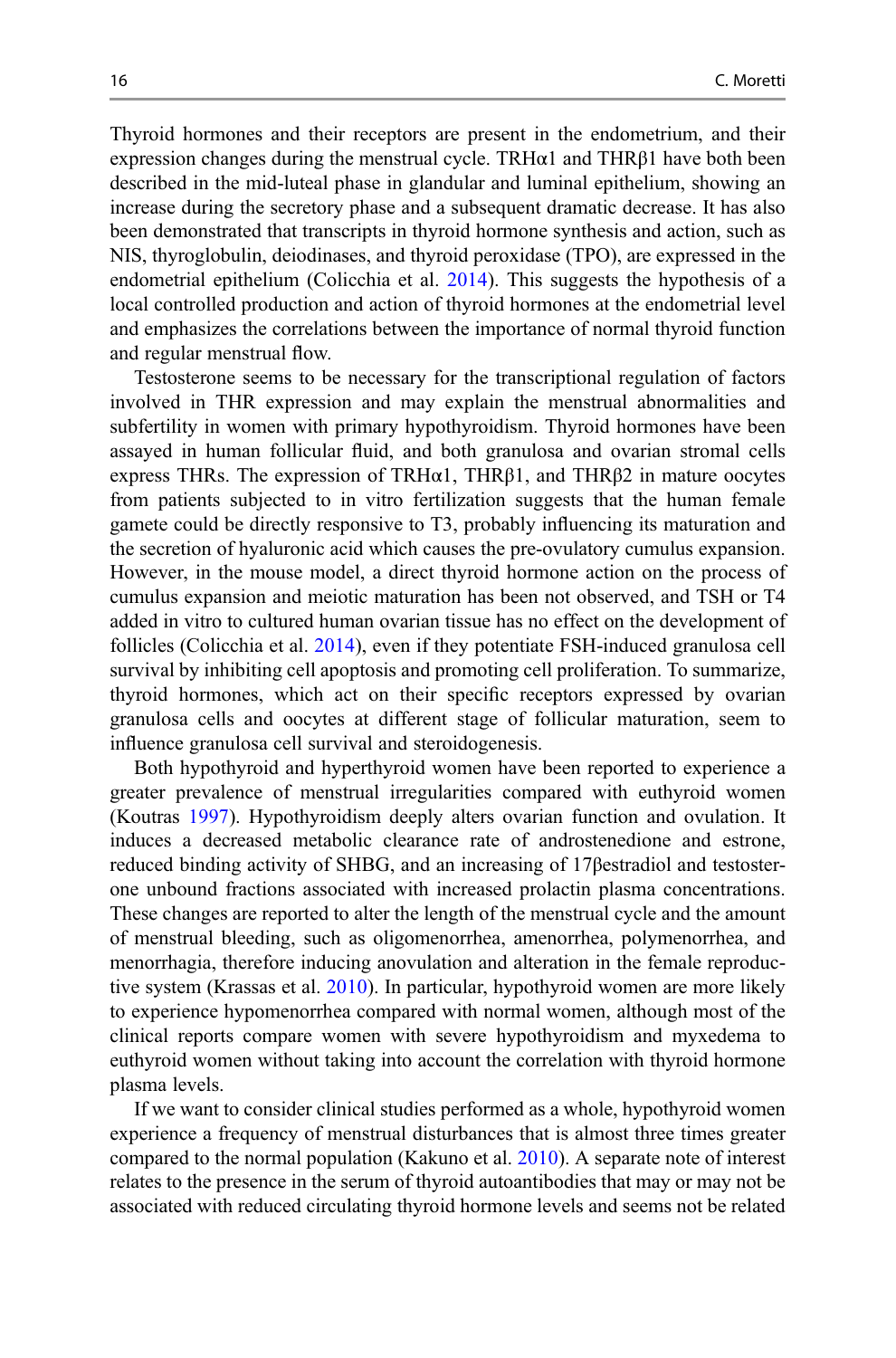to the development of menstrual abnormalities. The presence of an association between subclinical hypothyroidism, serum antithyroid autoantibodies, and infertility has been broadly assessed in several studies. Many authors consider subclinical hypothyroidism an infertility factor in women, a factor that is reversed by treatment with small doses of levothyroxine in order to improve the corpus luteum function. Overall, the studies correlate the plasma levels of TSH with female infertility, demonstrating that mean circulating TSH is significantly higher in infertile patients compared to control patients, even if TSH plasma levels higher than the normal range are not prevalent in infertile women (Jokar et al. [2018](#page-19-0)). Thyroid autoimmunity, which is often not diagnosed, is an endocrine disorder that is up to ten times more common in women than men. It has been related to reproductive failure, and many studies have investigated the association between thyroid autoimmunity, menstrual disturbances, and female infertility, even if the interpretation of the data is difficult due to the heterogeneity of the subject samples studied, a lack of controlled and retrospective studies, sample sizes, and the laboratory methods used.

A study conducted on a large number of women to examine the relationship between low ovarian reserve and thyroid autoimmunity failed to demonstrate a prevalence of positive thyroid autoantibodies among women with low, normal, or high anti-Mullerian hormone (AMH) levels. However, analyzing only the results obtained from women with low AMH, the authors observed a significantly higher prevalence of overt and subclinical hypothyroidism in the group with a genetic cause for low ovarian reserve (Polyzos et al. [2015\)](#page-20-0). The presence of thyroid autoimmunity in women affected with PCOS has also been investigated. The studies performed revealed a higher serum evidence of thyroid antibodies, more hypoechoic areas on thyroid ultrasound, and higher mean TSH values in women with menstrual disturbances and PCOS compared to controls. This observation indicates the prevalence of autoimmune thyroiditis in women with PCOS that is threefold greater than controls, establishing a relationship between the incidence of positive auto-antibody and female infertility. Subclinical hypothyroidism and autoimmune thyroid disease have been associated with recurrent miscarriage, although the pathogenetic mechanisms and the benefit from treatment with levothyroxine are still debated.

A large number of studies over the last 20 years in the area of thyroid and pregnancy have established that the presence of thyroid autoimmunity is associated with a significant increased miscarriage risk (Lazzarin et al. [2012](#page-19-0); Zhang et al. [2017\)](#page-20-0). For this reason, the Thyroid Endocrine Society (TES) and the American Thyroid Association (ATA) suggested that the specific ranges for TSH in the early, middle, and late stages of pregnancy should be considered, respectively, 0–2.5 mIU/L, 0.3–3.0 mIU/L, and 0.3–3.0 mIU/L. This is a recommendation that has been adopted by the international community. A more recent meta-analysis emphasized that subclinical hypothyroidism is a risk factor for miscarriage in women before 20 weeks of pregnancy and that early treatment with levothyroxine to keep plasma TSH levels below 2.5 mIU/L can reduce the miscarriage (Zhang et al. [2017\)](#page-20-0). Furthermore, a retrospective study on the association between thyroid autoantibodies with β2-glycoprotein and cardiolipin antibodies as etiological factors for recurrent miscarriage revealed that high levels of ABTPO were positively correlated with IgG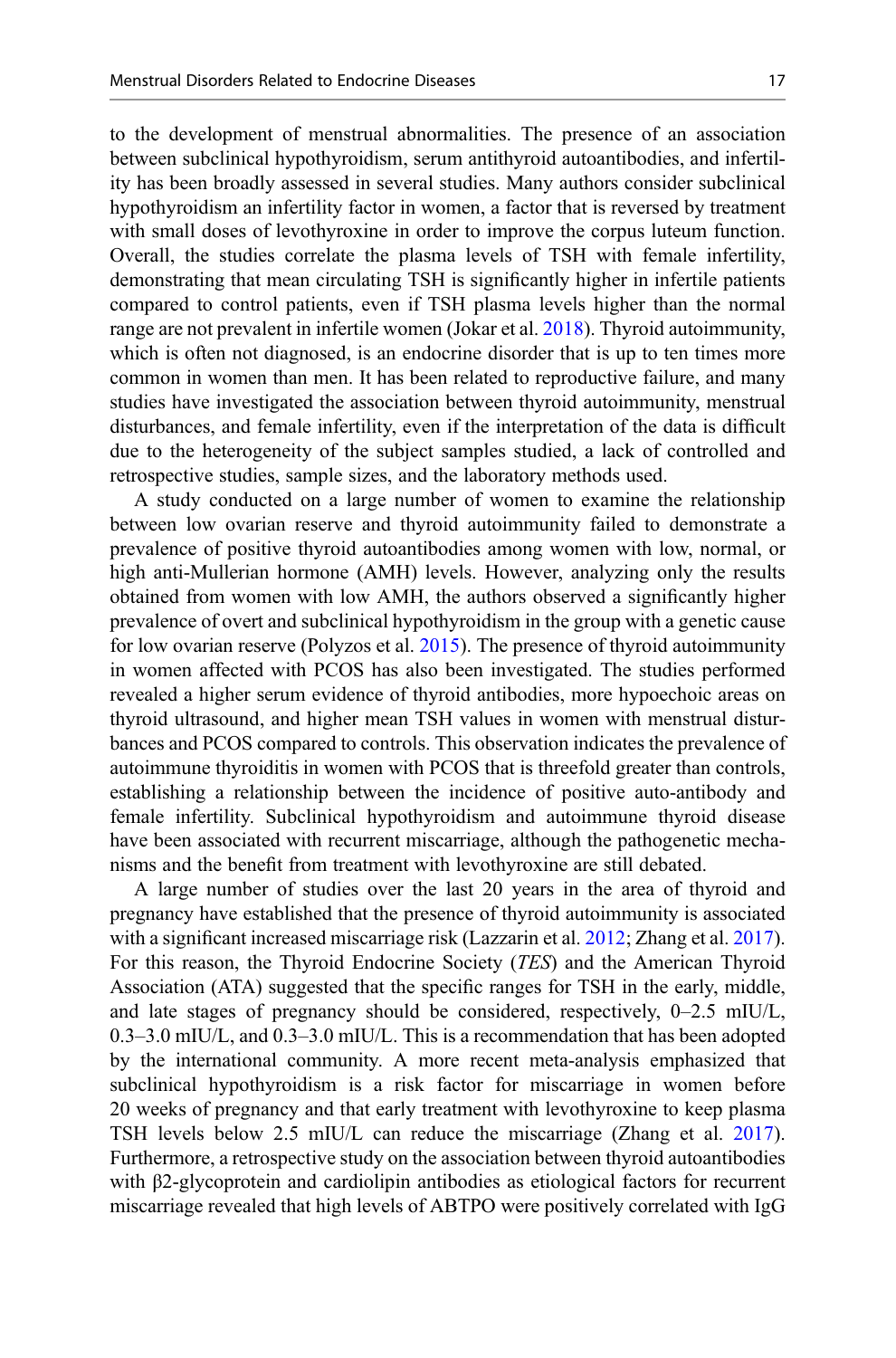antibodies, suggesting antiphospholipid syndrome and highlighting the importance of considering the association of thyroid autoimmunity with other important autoimmune diseases in women with recurrent miscarriage (Unuane et al. [2017](#page-20-0)). In contrary fashion, other studies claim that subclinical hypothyroidism and thyroid autoimmunity are not associated with fecundity, early pregnancy loss, and live birth, so that women affected can be reassured that their chances of conceiving and achieving a live birth are likely to be unaffected by subclinical thyroid dysfunction (Plowden et al. [2016\)](#page-20-0).

Women affected with hyperthyroidism present clinical symptoms of weight loss, palpitations, anxiety, increased bowel motility, and menstrual irregularities. Although menstrual cycle length, modification of the follicular and luteal phases, bleeding length and intensity, oligomenorrhea, and amenorrhea are more common in women with hyperthyroidism than in euthyroid women, there is less evidence of ovulatory dysfunction and infertility compared to what occurs in hypothyroidism, as discussed above. The most common causes of thyrotoxicosis is the Graves-Basedow disease, an autoimmune disease in which the thyroid stimulating immunoglobulin (anti-TSH receptor antibodies) leads to the unregulated stimulation of thyroid hormone production with associated orbitopathy and ophthalmopathy. Other causes of hyperthyroid function, overt or subclinical, can be an autonomous thyroid nodule and a multinodular goiter. Overall, these conditions induce thyrotoxicosis (elevated free T4 and low plasma TSH) that leads to increased serum levels of SHBG and hyper-estrogenism during all phases of the menstrual cycle and consequently to increased free estrogen levels. In hyperthyroid women, changes in androgen metabolism also occur with increased plasma levels of testosterone and androstenedione and a modified androstenedione-to-estrone ratio. The mean LH levels in both the follicular and the luteal phases of the menstrual cycle are higher, whereas the pulsatile LH and FSH secretion does not differ in hyperthyroid women compared to controls. Amenorrhea has been frequently reported as associated with hyperthyroidism, as well as various other menstrual cycle changes including oligomenorrhea, hypomenorrhea, and anovulation, and these irregularities may sometimes precede the identification of thyroid dysfunction.

To summarize, both hyper- and hypothyroidism may have adverse effects on the menstrual cycle, mainly hypomenorrhea and polymenorrhea in the case of hyperfunction and oligomenorrhea in the case of hypofunction. These endocrine disorders characteristically induce changes in SHBG and sex steroids, and the early diagnosis of their overt, subclinical, and mild expressions may reduce the incidence of menstrual abnormalities.

# Conclusion

Almost all the endocrine diseases may cause irregularities of the menstrual cycle defined by modification of its length, frequency, and pattern of blood loss. In this chapter, I have mainly focused on neuroendocrine and pituitary dysfunctions and on adrenal and thyroid disorders because, when clinically symptomatic, they may be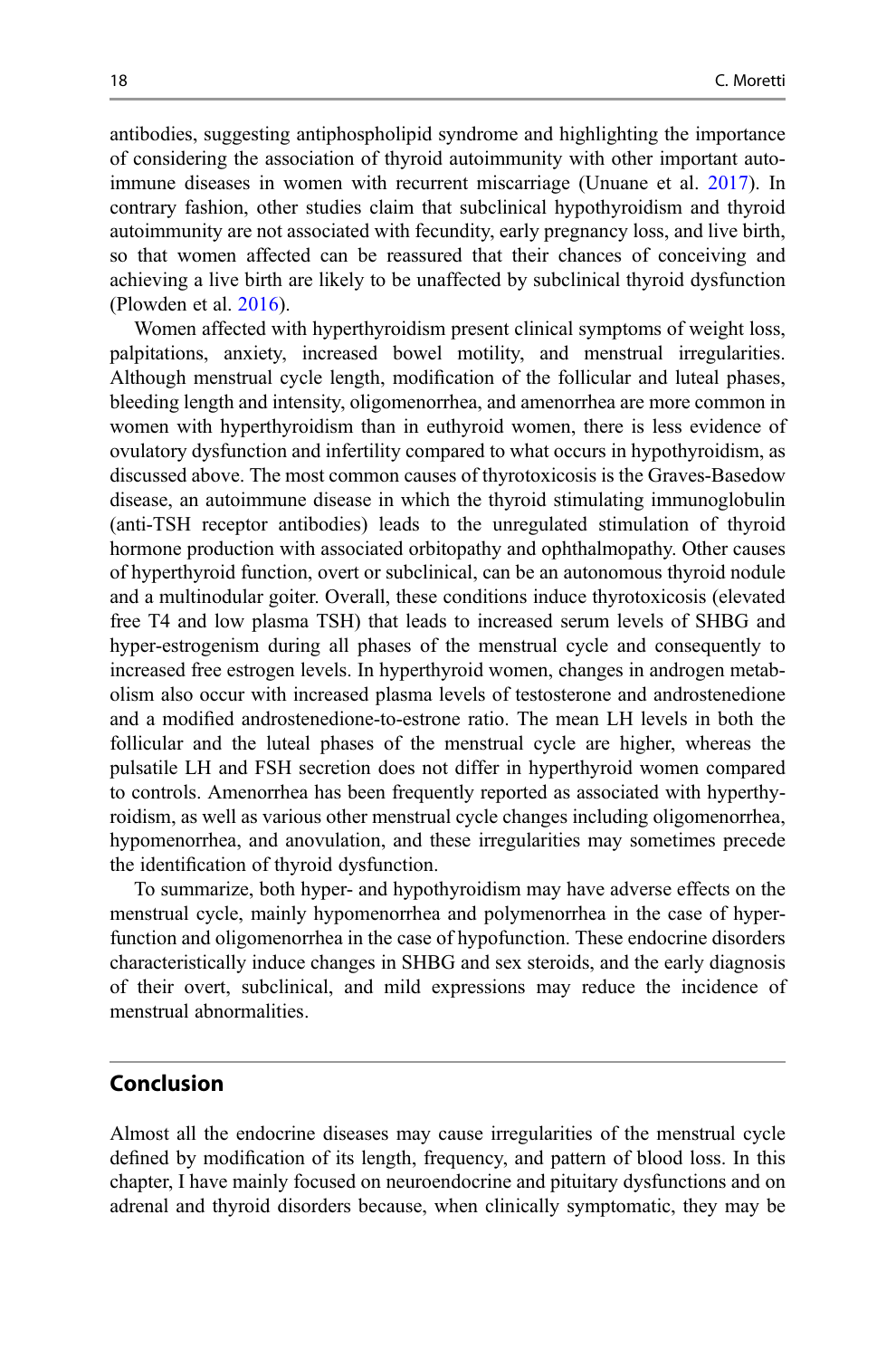<span id="page-18-0"></span>emblematic of important changes in the dynamic activity of the endometrium. These endocrine disorders are associated with disturbances in the central regulation of the hypothalamic-pituitary axis and morphological changes within the uterus. The most frequent and important endocrine causes of menstrual abnormalities may be attributed to primary or secondary ovarian failure and PCOS. Overt and latent adrenal and thyroid diseases are associated with irregularities in the pattern of the menstrual cycle that may reflect disturbances in the local endometrial environment. A modification of the local availability of prostanoids or other angiogenic-permeability factors may activate receptor signaling and downstream modify the regulation of the gene transcription of angiogenic and anti-angiogenic factors, inducing thereby menstrual dysfunctions. The genomics and proteomics approaches will enhance the possibility of better understanding how endocrine disorders may modify the peripheral tissue metabolism of steroids. In fact, several endocrine diseases could modify the endometrial expression of enzymes that play important roles in the activation and inactivation of estrogens and androgens and their specific receptors. The identification of the intra-tissue concentrations of steroids by liquid chromatography-tandem mass spectrometry (LC-MS/MS) during endocrine disorders will be an important tool in having a better understanding of the role of cyclic steroid changes within the endometrium.

#### Cross-References

- ▶ [Diagnostic Protocols for Infertility](http://link.springer.com/search?facet-eisbn=978-3-030-03594-5&facet-content-type=ReferenceWorkEntry&query=Diagnostic Protocols for Infertility)
- ▶ [Endocrinology of Maternal-Placental Axis](http://link.springer.com/search?facet-eisbn=978-3-030-03594-5&facet-content-type=ReferenceWorkEntry&query=Endocrinology of Maternal-Placental Axis)
- ▶ [The Hypothalamus-Pituitary-Ovary Axis](http://link.springer.com/search?facet-eisbn=978-3-030-03594-5&facet-content-type=ReferenceWorkEntry&query=The Hypothalamus-Pituitary-Ovary Axis)
- ▶ [The Menstrual Cycle and Related Disorders](http://link.springer.com/search?facet-eisbn=978-3-030-03594-5&facet-content-type=ReferenceWorkEntry&query=The Menstrual Cycle and Related Disorders)
- ▶ [The Menstrual Disorders Related to Systemic Diseases](http://link.springer.com/search?facet-eisbn=978-3-030-03594-5&facet-content-type=ReferenceWorkEntry&query=The Menstrual Disorders Related to Systemic Diseases)
- ▶ [The Polycystic Ovary Syndrome \(PCOS\)](http://link.springer.com/search?facet-eisbn=978-3-030-03594-5&facet-content-type=ReferenceWorkEntry&query=The Polycystic Ovary Syndrome (PCOS))

## References

- Barbieri RL. The endocrinology of the menstrual cycle. In: Rosenwaks Z, Wassarman P, editors. Human fertility. Methods in molecular biology (methods and protocols), vol. 1154. New York: Humana Press; 2014.
- Brzana J, Yedinak CG, Hameed N, Plesiu A, McCartney S, Fleseriu M. Polycystic ovarian syndrome and Cushing's syndrome: a persistent diagnostic quandary. Eur J Obstet Gynecol Reprod Biol. 2014;175:145–8.
- Caimari F, Korbonits M. Novel genetic causes of pituitary adenomas. Clin Cancer Res. 2016;22 (20):5030–42.
- Carmina E, Dewailly D, Escobar-Morreale HF, Kelestimur F, Moran C, Oberfield S, Witchel SF, Azziz R. Non-classic congenital adrenal hyperplasia due to 21-hydroxylase deficiency revisited: an update with a special focus on adolescent and adult women. Hum Reprod Update. 2017;23 (5):580–99.
- Celik O, Aydin S, Celik N, Ylmaz M. Peptides: basic determinants of reproductive functions. Peptides. 2015;72:34–43.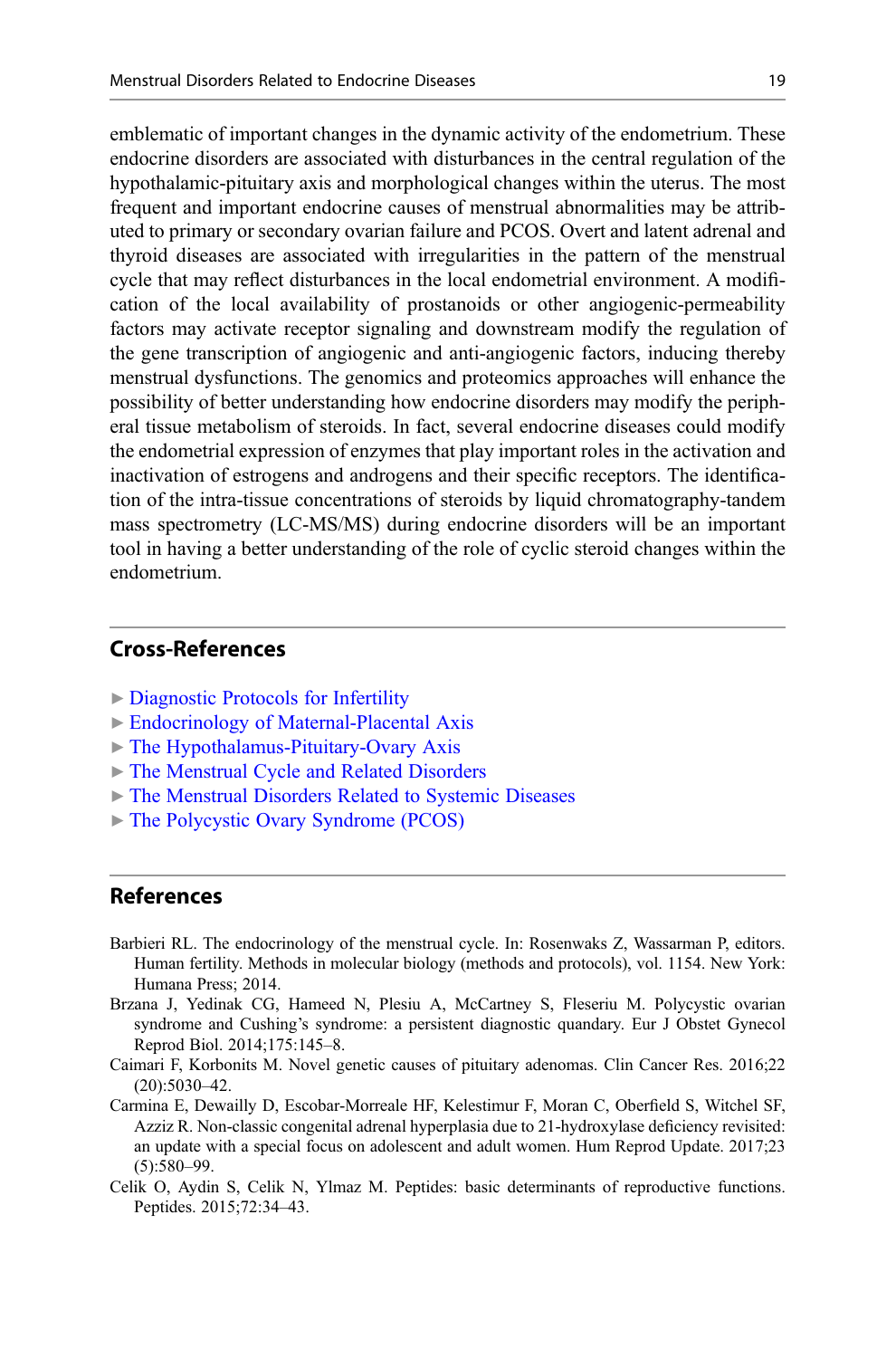- <span id="page-19-0"></span>Colicchia M, Campagnolo L, Baldini E, Ulisse S, Valensise H, Moretti C. Molecular basis of thyrotropin and thyroid hormone action during implantation and early development. Hum Reprod Update. 2014;20(6):884–904.
- Coss D. Regulation of reproduction via tight control of gonadotropin hormone levels. Mol Cell Endocrinol. 2018;463:116–30.
- Faje A. Hypophysitis: evaluation and management. Clin Diab Endocrinol. 2016;2:15.
- Forni PE, Wray S. GnRH, anosmia and hypogonadotropic hypogonadism. Front Neuroendocrinol. 2015;36:165–77.
- Fourman LT, Fazeli PK. Neuroendocrine causes of amenorrhea-an update. J Clin Endocrinol Metab. 2015;100:812–24.
- Gauthier K, Chassande O, Plateroti M, Roux JP, Legrand C, Pain B, Rousset B, Weiss R, Trouillas J, Samarut J. Different functions for the thyroid hormone receptors TRalpha and TRbeta in the control of thyroid hormone production and post-natal development. EMBO J. 1999;18 (3):623–31.
- Gellersen B, Brosens JJ. Cyclic decidualization of the human endometrium in reproductive health and failure. Endocr Rev. 2014;35(6):851–905.
- Genazzani AR, Petraglia F, Gamba O, Sgarbi L, Greco MM, Genazzani AD. Neuroendocrinology of the menstrual cycle. Ann NY Acad Sci. 1997;816:143–50.
- Gray SH. Menstrual disorders. Pediatr Rev. 2013;34(6):6–18.
- Jabbour HN, Kelly RW, Fraser HM, Critchley HOD. Endocrine regulation of menstruation. Endocr Rev. 2006;27:17–46.
- Jacobson MH, Howards PP, Darrow LA, Meadows JW, Kesner JS, Spencer JB, Terrel ML, Marcus M. Thyroid hormones and menstrual cycle function in a longitudinal cohort of premenopausal women. Paediatr Perinat Epidemiol. 2018;32(3):225–34.
- Jokar TO, Fourman LT, Lee H, Mentzinger K, Fazeli PK. Higher TSH Levels within the normal range are associated with unexplained infertility. J Clin Endocrinol Metab. 2018;103(2):632–9.
- Kakuno Y, Amino N, Kanoh M, Kawai M, Fuijwara M, Kimura M, Kamitani A, Saya K, Shakuta R, Nitta s HY, Kudo T, Kubota S, Miyauchi A. Menstrual disturbances in various thyroid diseases. Endocr J. 2010;57(12):1017–22.
- Kanczkowski W, Sue M, Bornstein SR. The adrenal gland microenvironment in health, disease and during regeneration. Hormones. 2017;16(3):251–65.
- Koutras DA. Disturbances of menstruation in thyroid disease. Ann NY Acad Sci. 1997;816:280–4.
- Krassas GE, Poppe K, Glinoer D. Thyroid function and human reproductive health. Endocr Rev. 2010;31:702–55.
- Lazzarin N, Moretti C, De Felice G, Vaquero E, Manfellotto D. Further evidence on the role of thyroid autoimmunity in women with recurrent miscarriage. Int J Endocrinol. 2012;2012:1–4.
- Leng G, MacGregor DJ. Models in neuroendocrinology. Math Biosci. 2018;305:29–41.
- Livadas S, Chrousos GP. Control of the onset of puberty. Curr Opin Pediatr. 2016;28(4):551–8.
- Lockwood CJ. Mechanisms of Normal and abnormal endometrial bleeding. Menopause. 2011;18  $(4):408-11.$
- Maggi R, Cariboni AM, Montagnini Marelli M, Moretti RM, Andrè V, Marzagalli M, Limonta P. GnRH and GnRH receptors in the pathophysiology of the human female reproductive system. Hum Reprod Update. 2016;22(3):358–81.
- Malik S, Day K, Perrault I, Charnock-Jones DS, Smith SK. Reduced levels of VEGF-A and MMP-2 and MMP-9 activity and increased TNF-alpha in menstrual endometrium and effluent in women with menorrhagia. Hum Reprod. 2006;21(8):2158–66.
- Marino M, Moriondo V, Vighi E, Pignatti E, Simoni M. Central hypogonadotropic hypogonadism: genetic complexity of a complex disease. Int J Endocrinol. 2014;2014:1–13.
- Maybin JA, Critchley HOD. Menstrual physiology: implications for endometrial pathology and beyond. Hum Reprod Update. 2015;21(6):748–61.
- Melmed S. Pituitary tumors. Endocrinol Metab Clin N Am. 2015;44(1):1–9.
- Messinis IE, Messini CI, Dafopoulos K. Novel aspects of the endocrinology of the menstrual cycle. Reprod Biomed Online. 2014;28(6):714–22.